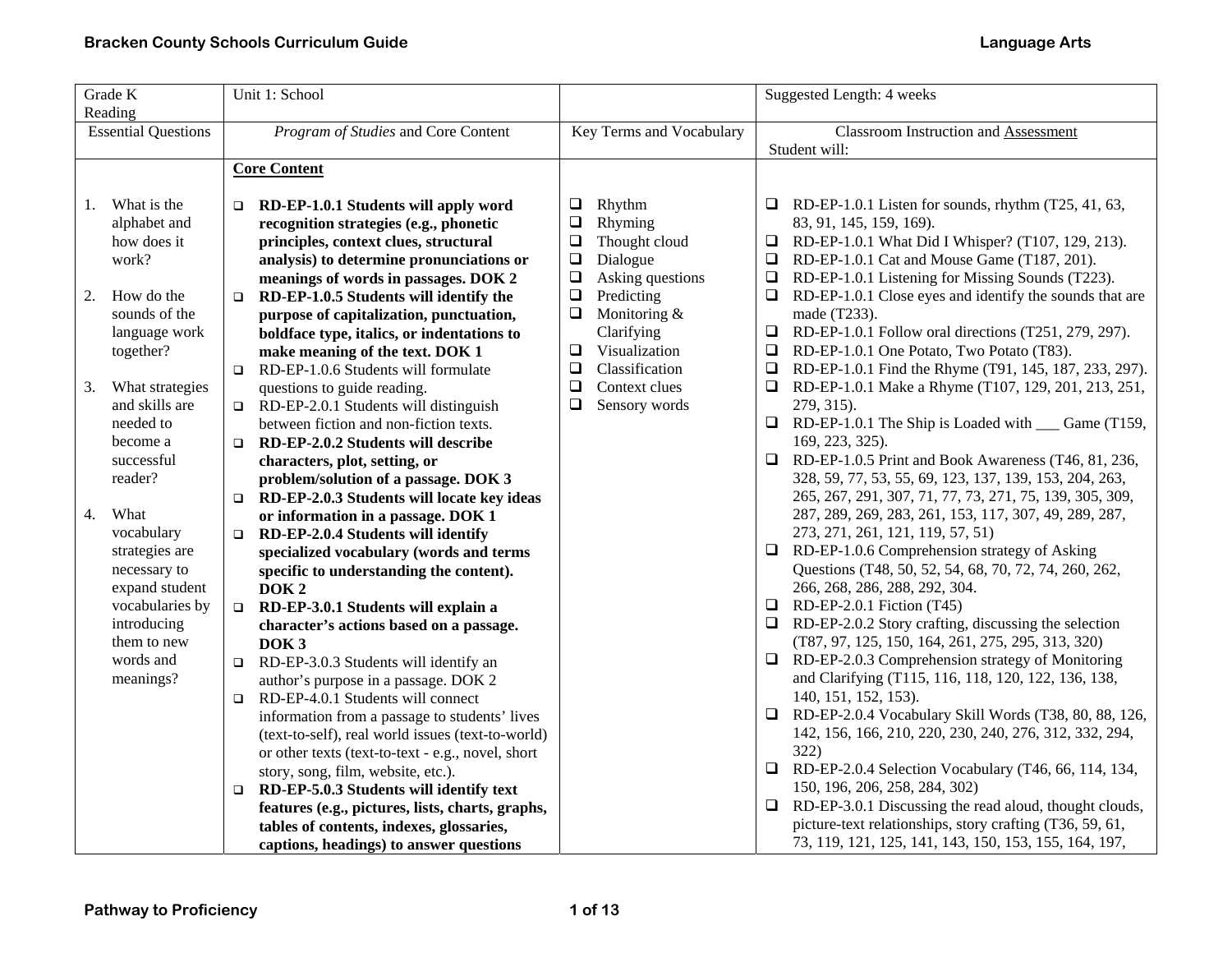| Grade K                    | Unit 1: School                      |                          | Suggested Length: 4 weeks                                      |
|----------------------------|-------------------------------------|--------------------------|----------------------------------------------------------------|
| Reading                    |                                     |                          |                                                                |
| <b>Essential Questions</b> | Program of Studies and Core Content | Key Terms and Vocabulary | Classroom Instruction and Assessment                           |
|                            |                                     |                          | Student will:                                                  |
|                            | about a passage. DOK 2              |                          | 261, 267, 271, 275, 287, 289, 293, 295, 305, 307, 309,         |
|                            |                                     |                          | 311, 320)                                                      |
|                            |                                     |                          | RD-EP-3.0.3 Purposes for reading (T59, 79, 125, 155,<br>$\Box$ |
|                            |                                     |                          | 197, 209, 275, 311)                                            |
|                            |                                     |                          | RD-EP-4.0.1 Concept/question board, discussing the<br>$\Box$   |
|                            |                                     |                          | selection (T36, 141, 155, 157, 173, 211, 231, 241, 271,        |
|                            |                                     |                          | 313)                                                           |
|                            |                                     |                          | RD-EP-5.0.3 Imaging and use pictures to answer<br>$\Box$       |
|                            |                                     |                          | questions $(T237, 283)$                                        |

| Grade K<br>Reading |                            |                                                                 | Unit 2: Shadows                            |        |                                             |        | Suggested Length: 4 weeks                            |
|--------------------|----------------------------|-----------------------------------------------------------------|--------------------------------------------|--------|---------------------------------------------|--------|------------------------------------------------------|
|                    | <b>Essential Questions</b> | Program of Studies and Core Content<br>Key Terms and Vocabulary |                                            |        | <b>Classroom Instruction and Assessment</b> |        |                                                      |
|                    |                            |                                                                 |                                            |        |                                             |        | Student will:                                        |
|                    |                            |                                                                 | <b>Core Content</b>                        |        |                                             |        |                                                      |
|                    |                            |                                                                 |                                            |        |                                             |        |                                                      |
|                    | What is the                | $\Box$                                                          | RD-EP-1.0.1 Students will apply word       | ❏      | Rhymes                                      | □      | RD-EP-1.0.1 Identify spoken sentences (T23)          |
|                    | alphabet and               |                                                                 | recognition strategies (e.g., phonetic     | ❏      | Word substitution                           | $\Box$ | RD-EP-1.0.1 Identify words in spoken sentences (T35, |
|                    | how does it                |                                                                 | principles, context clues, structural      | ❏      | Ellipses                                    |        | 53, 65)                                              |
|                    | work?                      |                                                                 | analysis) to determine pronunciations or   | $\Box$ | End punctuation marks                       | $\Box$ | RD-EP-1.0.1 Identify the order of words in spoken    |
|                    |                            |                                                                 | meanings of words in passages. DOK 2       | $\Box$ | Capital letters                             |        | sentences (T77, 93, 113, 127, 139, 147)              |
| 2.                 | How do the                 | $\Box$                                                          | RD-EP-1.0.3 Students will know that some   | $\Box$ | Asking questions                            | $\Box$ | RD-EP-1.0.1 Word Substitution (T163, 175, 185, 197,  |
|                    | sounds of the              |                                                                 | words have multiple meanings and identify  | $\Box$ | Monitoring $&$                              |        | 205)                                                 |
|                    | language work              |                                                                 | the correct meaning as the word is used.   |        | Clarifying                                  | □      | RD-EP-1.0.1 Word Length and Meaning (T221, 247,      |
|                    | together?                  |                                                                 | DOK <sub>2</sub>                           | ◘      | Predictions                                 |        | 263, 279, 287)                                       |
|                    |                            | $\Box$                                                          | RD-EP-1.0.5 Students will identify the     | ❏      | Cause & Effect                              | □      | RD-EP-1.0.1 Alpha ball (T78, 148, 264)               |
| 3.                 | What strategies            |                                                                 | purpose of capitalization, punctuation,    | $\Box$ | <b>Drawing Conclusions</b>                  | Q      | RD-EP-1.0.1 Alphabet Song (T140, 164, 264)           |
|                    | and skills are             |                                                                 | boldface type, italics, or indentations to | ❏      | Visualizing                                 | ❏      | RD-EP-1.0.1 Ordering letters game (T78, 206)         |
|                    | needed to                  |                                                                 | make meaning of the text. DOK 1            | $\Box$ | <b>Making Connections</b>                   | Q      | RD-EP-1.0.1 Secret Pass letter (T24, 36, 54, 66, 94, |
|                    | become a                   | $\Box$                                                          | RD-EP-1.0.6 Students will formulate        | ❏      | Reality                                     |        | 140, 164, 176, 186, 198, 222, 248)                   |
|                    | successful                 |                                                                 | questions to guide reading.                | └      | Fantasy                                     | ⊔      | RD-EP-1.0.1 Vowel Song (T54, 66, 78, 94, 148, 186,   |
|                    | reader?                    | $\Box$                                                          | RD-EP-2.0.2 Students will describe         | $\Box$ | <b>Context Clues</b>                        |        | 206)                                                 |
|                    |                            |                                                                 | characters, plot, setting, or              | ❏      | Sensory Words                               | □      | RD-EP-1.0.1 Alphabet Cheer (T36, 164, 198, 280)      |
| 4.                 | What                       |                                                                 | problem/solution of a passage. DOK 3       | ❏      | <b>End Marks</b>                            | Q      | RD-EP-1.0.1 Hop Along Game (T280)                    |
|                    | vocabulary                 | $\Box$                                                          | RD-EP-2.0.3 Students will locate key ideas | $\Box$ | Capital Letters                             | Q      | RD-EP-1.0.1 Alphabet tic-tac-toe (T148, 264)         |
|                    | strategies are             |                                                                 | or information in a passage. DOK 1         |        |                                             | $\Box$ | RD-EP-1.0.1 Show Me Game (T24, 66, 164)              |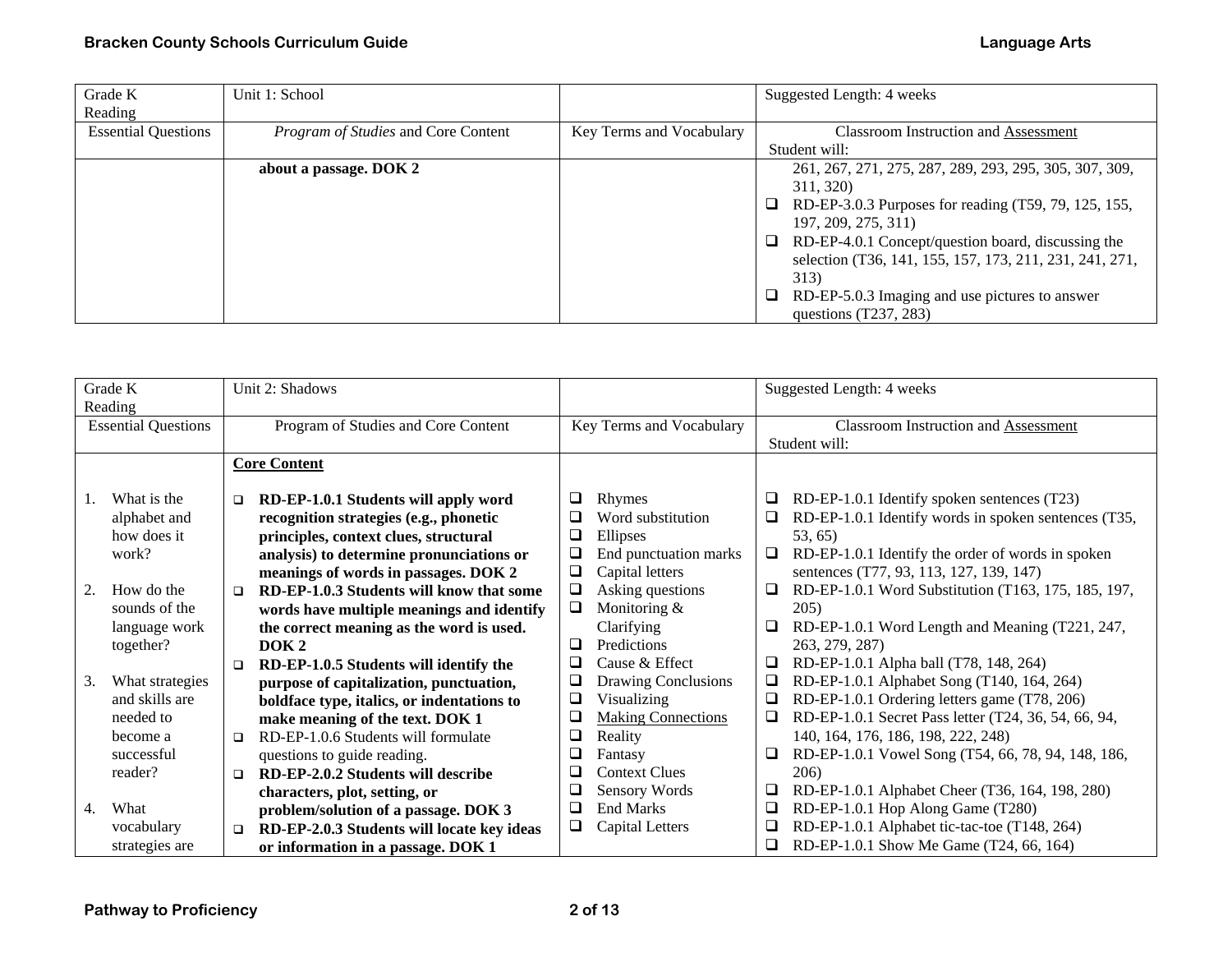| Grade K<br>Reading                                                                                        | Unit 2: Shadows                                                                                                                                                                                                                                                                                                                                                                                                                                                                                                                                                                                                                                                                                                                                                                                                                                                                                                                                                                                                                                                                                                                                    |                          | Suggested Length: 4 weeks                                                                                                                                                                                                                                                                                                                                                                                                                                                                                                                                                                                                                                                                                                                                                                                                                                                                                                                                                                                                                                                                                                                                                                                                                                                                                                                                                                                                                                                                                                                                                                                                                                                                                                                                                                                                                                                                                                                                         |
|-----------------------------------------------------------------------------------------------------------|----------------------------------------------------------------------------------------------------------------------------------------------------------------------------------------------------------------------------------------------------------------------------------------------------------------------------------------------------------------------------------------------------------------------------------------------------------------------------------------------------------------------------------------------------------------------------------------------------------------------------------------------------------------------------------------------------------------------------------------------------------------------------------------------------------------------------------------------------------------------------------------------------------------------------------------------------------------------------------------------------------------------------------------------------------------------------------------------------------------------------------------------------|--------------------------|-------------------------------------------------------------------------------------------------------------------------------------------------------------------------------------------------------------------------------------------------------------------------------------------------------------------------------------------------------------------------------------------------------------------------------------------------------------------------------------------------------------------------------------------------------------------------------------------------------------------------------------------------------------------------------------------------------------------------------------------------------------------------------------------------------------------------------------------------------------------------------------------------------------------------------------------------------------------------------------------------------------------------------------------------------------------------------------------------------------------------------------------------------------------------------------------------------------------------------------------------------------------------------------------------------------------------------------------------------------------------------------------------------------------------------------------------------------------------------------------------------------------------------------------------------------------------------------------------------------------------------------------------------------------------------------------------------------------------------------------------------------------------------------------------------------------------------------------------------------------------------------------------------------------------------------------------------------------|
| <b>Essential Questions</b>                                                                                | Program of Studies and Core Content                                                                                                                                                                                                                                                                                                                                                                                                                                                                                                                                                                                                                                                                                                                                                                                                                                                                                                                                                                                                                                                                                                                | Key Terms and Vocabulary | <b>Classroom Instruction and Assessment</b><br>Student will:                                                                                                                                                                                                                                                                                                                                                                                                                                                                                                                                                                                                                                                                                                                                                                                                                                                                                                                                                                                                                                                                                                                                                                                                                                                                                                                                                                                                                                                                                                                                                                                                                                                                                                                                                                                                                                                                                                      |
| necessary to<br>expand student<br>vocabularies by<br>introducing<br>them to new<br>words and<br>meanings? | RD-EP-2.0.4 Students will identify<br>$\Box$<br>specialized vocabulary (words and terms<br>specific to understanding the content).<br>DOK <sub>2</sub><br>RD-EP-2.0.7 Students will make inferences<br>$\Box$<br>or draw conclusions based on what is read.<br>DOK <sub>3</sub><br>RD-EP-3.0.1 Students will explain a<br>$\Box$<br>character's actions based on a passage.<br>DOK <sub>3</sub><br>RD-EP-3.0.3 Students will identify an<br>$\Box$<br>author's purpose in a passage.<br>RD-EP-4.0.1 Students will connect<br>$\Box$<br>information from a passage to students' lives<br>(text-to-self), real world issues (text-to-world)<br>or other texts (text-to-text - e.g., novel, short<br>story, song, film, website, etc.).<br>RD-EP-5.0.3 Students will identify text<br>$\Box$<br>features (e.g., pictures, lists, charts, graphs,<br>tables of contents, indexes, glossaries,<br>captions, headings) to answer questions<br>about a passage. DOK 2<br>RD-EP-5.0.4 Students will identify the<br>$\Box$<br>organizational pattern, used (e.g., sequence,<br>cause and effect, or comparison and contrast)<br>to understand the passage. |                          | RD-EP-1.0.1 What is the letter? (T114, 128, 265, 280)<br>$\Box$<br>RD-EP-1.0.1 Letter Hunt (T288)<br>$\Box$<br>RD-EP-1.0.1 Match My Letter (T114)<br>$\Box$<br>RD-EP-1.0.1 Alphabet Cheer (T114, 128)<br>$\Box$<br>RD-EP-1.0.1 Alphabet Flash Cards (T176, 186, 198,<br>248)<br>$\Box$<br>RD-EP-1.0.1 Catch Me If You Can (T222, 248)<br>RD-EP-1.0.1 Explore Mm-Zz, Big Book Alphabet Book<br>$-Mm-Zz$ (T24, 25, 36, 37, 54, 55, 66, 67, 94, 95, 114,<br>115, 129, 140, 141, 164, 165, 176, 177, 186, 187, 198,<br>199, 222, 223, 248, 249)<br>$\Box$ RD-EP-1.0.1 Sound and Letters pages 7, 8, 9, 10, 11,<br>12, 13, 14, 15 (37, 55, 141, 177, 199, 249)<br>RD-EP-1.0.3 Shades of Meaning (T172, 173, 182, 183)<br>u.<br>RD-EP-1.0.5 Print and Book Awareness (T98, 168, 282,<br>⊔.<br>43, 45, 101, 103, 107, 229, 231, 233, 235, 237, 239,<br>241)<br>RD-EP-1.0.6 Comprehension strategy of Asking<br>$\Box$<br>Questions (T29, 41, 42, 44, 48, 58, 60, 72, 100, 104,<br>106, 108, 118, 122, 132, 134).<br>$\Box$<br>RD-EP-2.0.2 Story crafting, discussing the selection<br>(T142, 282)<br>$\Box$<br>RD-EP-2.0.3 Comprehension strategy of Monitoring<br>and Clarifying (T41, 42, 44, 46, 57, 58, 60, 70, 100,<br>102, 108, 118, 120, 134, 169, 180, 228, 230, 232, 234,<br>236, 238, 242, 252, 254, 256, 258, 268, 270, 274).<br>RD-EP-2.0.4 Vocabulary Skill Words (T32, 33, 50, 51,<br>□<br>51, 52, 74, 75, 82, 83, 32, 50, 62, 74, 82, 110, 124, 144,<br>152, 244, 260, 276, 284, 292, 172, 182, 210)<br>$\Box$<br>RD-EP-2.0.4 Selection Vocabulary (T40, 56, 68, 98,<br>116, 130, 168, 178, 190, 226, 250, 266)<br>RD-EP-2.0.7 Comprehension skill of Drawing<br>u.<br>Conclusions (T119, 121, 123, 131, 133, 135).<br>❏<br>RD-EP-3.0.1 Discussing the read aloud, thought clouds,<br>picture-text relationships, story crafting (T59, 61, 105,<br>107, 109, 116, 119, 121, 123, 130, 133, 142, 171, 181,<br>241, 243, 253, 257, 259, 269, 271, 275, 282) |
|                                                                                                           |                                                                                                                                                                                                                                                                                                                                                                                                                                                                                                                                                                                                                                                                                                                                                                                                                                                                                                                                                                                                                                                                                                                                                    |                          | RD-EP-3.0.3 Purposes for reading (T49, 73, 109, 135,<br>⊔                                                                                                                                                                                                                                                                                                                                                                                                                                                                                                                                                                                                                                                                                                                                                                                                                                                                                                                                                                                                                                                                                                                                                                                                                                                                                                                                                                                                                                                                                                                                                                                                                                                                                                                                                                                                                                                                                                         |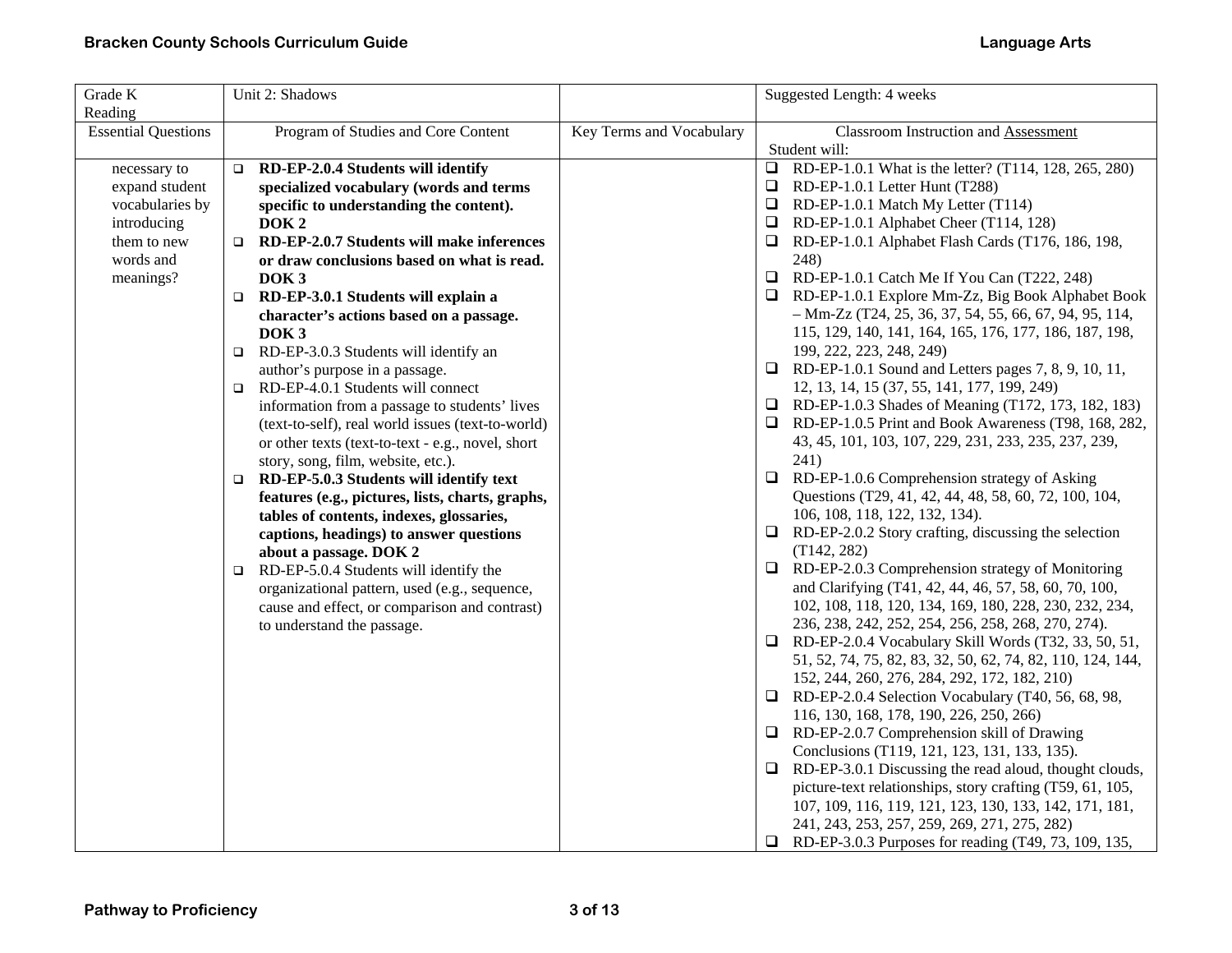| Grade K                    | Unit 2: Shadows                     |                          | Suggested Length: 4 weeks                                     |
|----------------------------|-------------------------------------|--------------------------|---------------------------------------------------------------|
| Reading                    |                                     |                          |                                                               |
| <b>Essential Questions</b> | Program of Studies and Core Content | Key Terms and Vocabulary | <b>Classroom Instruction and Assessment</b>                   |
|                            |                                     |                          | Student will:                                                 |
|                            |                                     |                          | 171, 181, 193, 243)                                           |
|                            |                                     |                          | RD-EP-4.0.1 Comprehension strategy of Making<br>$\Box$        |
|                            |                                     |                          | Connections (T228, 230, 240, 252, 254, 272)                   |
|                            |                                     |                          | RD-EP-4.0.1 Concept/question board, discussing the<br>□       |
|                            |                                     |                          | selection (T27, 28, 29, 33, 42, 43, 44, 45, 46, 47, 48, 49,   |
|                            |                                     |                          | 51, 58-61, 63, 75, 83, 97, 111, 125, 137, 145, 149, 153,      |
|                            |                                     |                          | 173, 183, 195, 203, 211, 245, 267, 277, 285)                  |
|                            |                                     |                          | RD-EP-5.0.3 Imaging and use pictures to answer<br>$\Box$      |
|                            |                                     |                          | questions $(T178, 262)$                                       |
|                            |                                     |                          | RD-EP-5.0.4 Comprehension skill of Cause and Effect<br>$\Box$ |
|                            |                                     |                          | $(T59, 61, 71, 73, 181)$ .                                    |

|         | Grade K                    |        | Unit 3: Finding Friends                    |        |                           |        | Suggested Length: 4 weeks                              |
|---------|----------------------------|--------|--------------------------------------------|--------|---------------------------|--------|--------------------------------------------------------|
| Reading |                            |        |                                            |        |                           |        |                                                        |
|         |                            |        |                                            |        |                           |        |                                                        |
|         | <b>Essential Questions</b> |        | Program of Studies and Core Content        |        | Key Terms and Vocabulary  |        | <b>Classroom Instruction and Assessment</b>            |
|         |                            |        |                                            |        |                           |        | Student will:                                          |
|         |                            |        | <b>Core Content</b>                        |        |                           |        |                                                        |
|         |                            |        |                                            |        |                           |        |                                                        |
| 1.      | What is the                | $\Box$ | RD-EP-1.0.1 Students will apply word       | ⊔      | Compound Words            | u      | RD-EP-1.0.1 Oral Blending (T23, 35, 53, 69, 77, 93,    |
|         | alphabet and               |        | recognition strategies (e.g., phonetic     | ⊔      | Blending                  |        | 135, 149)                                              |
|         | how does it                |        | principles, context clues, structural      | ❏      | Segmentation              | $\Box$ | RD-EP-1.0.1 Oral Blending and Segmentation (T157,      |
|         | work?                      |        | analysis) to determine pronunciations or   | ❏      | Ellipses                  |        | 173, 185, 193, 199, 207, 223, 247, 261, 275, 283)      |
|         |                            |        | meanings of words in passages. DOK 2       | ❏      | <b>Exclamation Mark</b>   | ❏      | RD-EP-1.0.1 I can spell anything (T25)                 |
| 2.      | How do the                 | $\Box$ | RD-EP-1.0.2 Students will apply knowledge  | □      | <b>Question Mark</b>      | ⊔      | RD-EP-1.0.1 I'm a Letter Expert (T35, 53, 70, 71)      |
|         | sounds of the              |        | of synonyms, antonyms, or compound         | ❏      | Capital Letter            | ❏      | RD-EP-1.0.1 Letter Order (T94, 95, 120, 121, 135, 150, |
|         | language work              |        | words for comprehension. DOK 2             | ❏      | Period                    |        | 151)                                                   |
|         | together?                  | □      | RD-EP-1.0.5 Students will identify the     | $\Box$ | <b>Asking Questions</b>   | ❏      | RD-EP-1.0.1 Sounds in Words (T174, 175, 185, 193,      |
|         |                            |        | purpose of capitalization, punctuation,    | $\Box$ | Compare & Contrast        |        | 200, 201                                               |
| 3.      | What strategies            |        | boldface type, italics, or indentations to | ❏      | Monitoring &              | ❏      | RD-EP-1.0.1 Show and Tell (T223, 247, 261, 276, 277)   |
|         | and skills are             |        | make meaning of the text. DOK 1            |        | Clarifying                | ❏      | RD-EP-1.0.1 Blend syllables to make words (T93, 119).  |
|         | needed to                  | $\Box$ | RD-EP-2.0.1 Students will distinguish      | ❏      | Predicting                | ❏      | RD-EP-1.0.2 Develop an understanding that generating   |
|         | become a                   |        | between fiction and non-fiction texts.     | ❏      | <b>Making Connections</b> |        | words that are similar and opposite in meaning to a    |
|         | successful                 | $\Box$ | RD-EP-2.0.2 Students will describe         | ❏      | Drawing Conclusions       |        | given word more fully develops the meaning of each     |
|         | reader?                    |        | characters, plot, setting, or              | ❏      | Visualization             |        | word (T32, 33, 50, 51, 66, 67, 74, 75, 82, 83).        |
|         |                            |        | problem/solution of a passage. DOK 3       | ❏      | Synonyms                  | ⊔      | RD-EP-1.0.2 Antonyms (T32, 33, 50, 51, 66, 67, 74, 75, |
| 4.      | What                       | ▫      | RD-EP-2.0.3 Students will locate key ideas | ❏      | Antonyms                  |        | 82, 83)                                                |
|         | vocabulary                 |        | or information in a passage. DOK 1         | ❏      | Classification            | ⊔      | RD-EP-1.0.2 Compound Words (T93, 119)                  |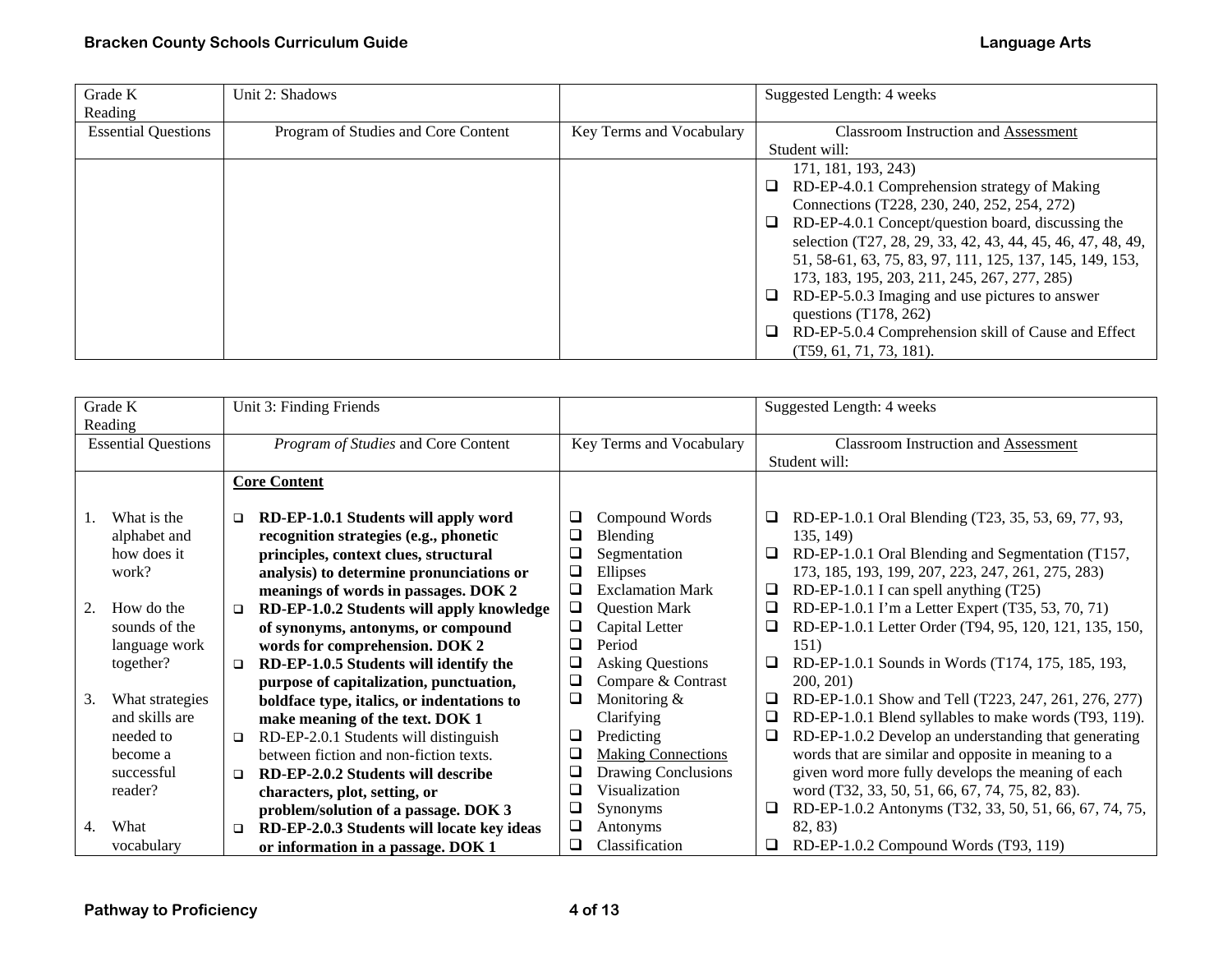| Grade K<br>Reading                                                                                                          | Unit 3: Finding Friends                                                                                                                                                                                                                                                                                                                                                                                                                                                                                                                                                                                                                                                                                                                                                                                                                                                                                                                                                                                                                                                                                                                            |                          | Suggested Length: 4 weeks                                                                                                                                                                                                                                                                                                                                                                                                                                                                                                                                                                                                                                                                                                                                                                                                                                                                                                                                                                                                                                                                                                                                                                                                                                                                                                                                                                                                                                                                                                                                                                                                                                                                                                                                                                                                                                                                               |
|-----------------------------------------------------------------------------------------------------------------------------|----------------------------------------------------------------------------------------------------------------------------------------------------------------------------------------------------------------------------------------------------------------------------------------------------------------------------------------------------------------------------------------------------------------------------------------------------------------------------------------------------------------------------------------------------------------------------------------------------------------------------------------------------------------------------------------------------------------------------------------------------------------------------------------------------------------------------------------------------------------------------------------------------------------------------------------------------------------------------------------------------------------------------------------------------------------------------------------------------------------------------------------------------|--------------------------|---------------------------------------------------------------------------------------------------------------------------------------------------------------------------------------------------------------------------------------------------------------------------------------------------------------------------------------------------------------------------------------------------------------------------------------------------------------------------------------------------------------------------------------------------------------------------------------------------------------------------------------------------------------------------------------------------------------------------------------------------------------------------------------------------------------------------------------------------------------------------------------------------------------------------------------------------------------------------------------------------------------------------------------------------------------------------------------------------------------------------------------------------------------------------------------------------------------------------------------------------------------------------------------------------------------------------------------------------------------------------------------------------------------------------------------------------------------------------------------------------------------------------------------------------------------------------------------------------------------------------------------------------------------------------------------------------------------------------------------------------------------------------------------------------------------------------------------------------------------------------------------------------------|
| <b>Essential Questions</b>                                                                                                  | Program of Studies and Core Content                                                                                                                                                                                                                                                                                                                                                                                                                                                                                                                                                                                                                                                                                                                                                                                                                                                                                                                                                                                                                                                                                                                | Key Terms and Vocabulary | <b>Classroom Instruction and Assessment</b><br>Student will:                                                                                                                                                                                                                                                                                                                                                                                                                                                                                                                                                                                                                                                                                                                                                                                                                                                                                                                                                                                                                                                                                                                                                                                                                                                                                                                                                                                                                                                                                                                                                                                                                                                                                                                                                                                                                                            |
| strategies are<br>necessary to<br>expand student<br>vocabularies by<br>introducing<br>them to new<br>words and<br>meanings? | RD-EP-2.0.4 Students will identify<br>$\Box$<br>specialized vocabulary (words and terms<br>specific to understanding the content).<br>DOK <sub>2</sub><br>RD-EP-2.0.7 Students will make inferences<br>$\Box$<br>or draw conclusions based on what is read.<br>DOK <sub>3</sub><br>RD-EP-3.0.1 Students will explain a<br>$\Box$<br>character's actions based on a passage.<br>DOK <sub>3</sub><br>RD-EP-3.0.3 Students will identify an<br>$\Box$<br>author's purpose in a passage.<br>RD-EP-4.0.1 Students will connect<br>$\Box$<br>information from a passage to students' lives<br>(text-to-self), real world issues (text-to-world)<br>or other texts (text-to-text - e.g., novel, short<br>story, song, film, website, etc.).<br>RD-EP-5.0.3 Students will identify text<br>$\Box$<br>features (e.g., pictures, lists, charts, graphs,<br>tables of contents, indexes, glossaries,<br>captions, headings) to answer questions<br>about a passage. DOK 2<br>RD-EP-5.0.4 Students will identify the<br>$\Box$<br>organizational pattern, used (e.g., sequence,<br>cause and effect, or comparison and contrast)<br>to understand the passage. | □ Sensory Words          | RD-EP-1.0.5 Print and Book Awareness (T31, 38, 98,<br>226, 41, 43, 45, 47, 101, 103, 107, 109, 111, 113, 229,<br>233, 235, 239, 241, 105, 231, 103, 237)<br>$\Box$ RD-EP-2.0.1 Fiction (T225)<br>$\Box$ RD-EP-2.0.2 Story crafting, discussing the selection<br>(T49, 54, 73.3, 152, 160, 229, 243, 251, 253, 255, 265,<br>267, 269, 271, 278)<br>RD-EP-2.0.3 Comprehension strategy of Monitoring<br>$\Box$<br>and Clarifying (T40, 42, 44, 46, 56, 58, 60, 62, 100,<br>102, 104, 114, 124, 126, 128, 144, 228, 230, 232, 236,<br>238, 240, 242, 250, 252, 254, 264, 266, 268, 270).<br>RD-EP-2.0.4 Vocabulary Skill Words (T32, 50, 66, 74,<br>⊔<br>82, 116, 132, 146, 154, 162, 182, 190, 204, 212, 244,<br>258, 272, 280, 288)<br>RD-EP-2.0.4 Selection Vocabulary (T38, 98, 122, 139,<br>⊔<br>178, 186, 226, 248, 262)<br>RD-EP-2.0.7 Comprehension skill of Drawing<br>u.<br>Conclusions (T125, 127, 129, 139, 141, 143, 145).<br>RD-EP-3.0.1 Discussing the read aloud, thought clouds,<br>$\Box$<br>picture-text relationships, story crafting (T29, 49, 54,<br>57, 59, 61, 63, 65, 72, 73, 107, 115, 125, 127, 129, 131,<br>133, 136, 139, 141, 143, 145, 152, 160, 181, 186, 189,<br>191, 229, 235, 237, 239, 243, 251, 255, 257, 262, 265,<br>267, 269, 271, 278, 286)<br>$\Box$ RD-EP-3.0.3 Purposes for reading (T49, 65, 115, 131,<br>145, 181, 189, 243)<br>RD-EP-4.0.1 Comprehension strategy of Making<br>⊔<br>Connections (T100, 104, 106, 108, 112, 124, 126, 128,<br>130, 142, 228, 232, 234, 236, 238, 240, 250, 254, 256,<br>264, 266, 268).<br>$\Box$ RD-EP-4.0.1 Concept/question board, discussing the<br>selection (T153, 181, 183, 186, 189, 191, 278, 286)<br>RD-EP-5.0.3 Imaging and use pictures to answer<br>$\Box$<br>questions (T122, 136, 209)<br>$\Box$ RD-EP-5.0.4 Comprehension skill Compare and<br>Contrast. (T57, 59, 61, 63, 251, 253, 255, 265, 267,<br>269). |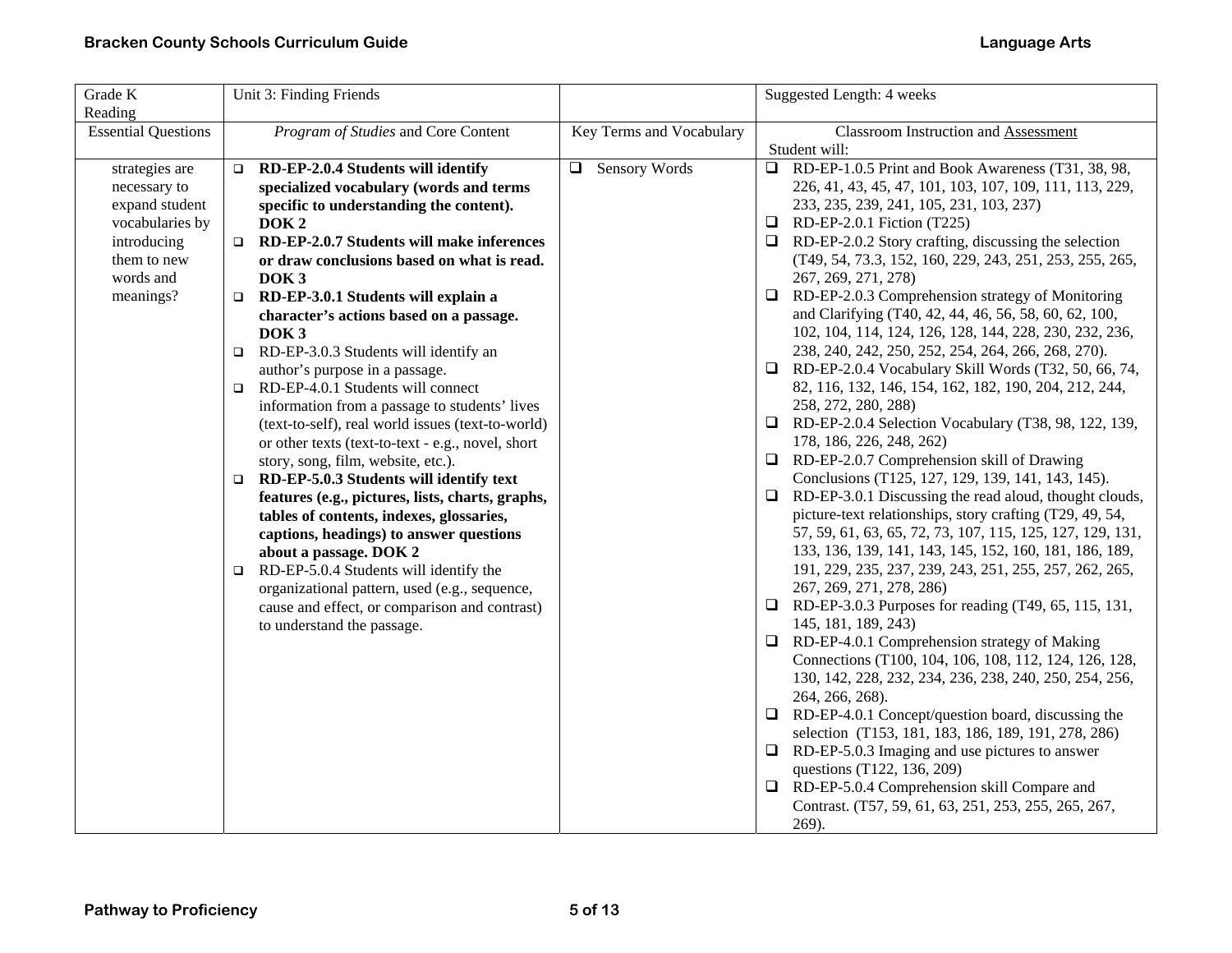| Grade K<br>Reading |                            |        | Unit 4: The Wind                                                                   |                          |                         |        | Suggested Length: 4 weeks                                                                      |  |
|--------------------|----------------------------|--------|------------------------------------------------------------------------------------|--------------------------|-------------------------|--------|------------------------------------------------------------------------------------------------|--|
|                    | <b>Essential Questions</b> |        | Program of Studies and Core Content                                                | Key Terms and Vocabulary |                         |        | <b>Classroom Instruction and Assessment</b><br>Student will:                                   |  |
|                    |                            |        | <b>Core Content</b>                                                                |                          |                         |        |                                                                                                |  |
|                    |                            |        |                                                                                    |                          |                         |        |                                                                                                |  |
| 1.                 | What is the                | $\Box$ | RD-EP-1.0.1 Students will apply word                                               | □                        | Period                  | $\Box$ | RD-EP-1.0.1 Oral Blending (T23, 37, 59, 79, 89, 107,                                           |  |
|                    | alphabet and               |        | recognition strategies (e.g., phonetic                                             | $\Box$                   | <b>Quotation Marks</b>  |        | 131, 143, 155, 167, 185, 197, 207, 215, 223, 241, 267,                                         |  |
|                    | how does it                |        | principles, context clues, structural                                              | $\Box$                   | <b>Exclamation Mark</b> |        | 283, 299, 307)                                                                                 |  |
|                    | work?                      |        | analysis) to determine pronunciations or                                           | $\Box$                   | Headings                |        | $\Box$ RD-EP-1.0.1 Listening for long vowels (T24, 37, 79,                                     |  |
|                    |                            |        | meanings of words in passages. DOK 2                                               | $\Box$                   | Dialogue                |        | 89, 108, 131, 143, 155, 167, 185)                                                              |  |
| 2.                 | How do the                 | $\Box$ | RD-EP-1.0.2 Students will apply knowledge                                          | $\Box$                   | <b>Asking Questions</b> | $\Box$ | RD-EP-1.0.1 The sound of s, m, d, p, a, h, t, o, and n                                         |  |
|                    | sounds of the              |        | of synonyms, antonyms, or compound                                                 | $\Box$                   | Monitoring &            |        | and linking the sound to the letter $(T26, 27, 38, 39, 60,$                                    |  |
|                    | language work              |        | words for comprehension. DOK 2                                                     |                          | Clarifying              |        | 61, 80, 81, 90, 91, 109, 110, 111, 132, 133, 144, 145,                                         |  |
|                    | together?                  | $\Box$ | RD-EP-1.0.5 Students will identify the                                             | $\Box$                   | Predicting              |        | 156, 157, 168, 169, 186, 187, 198, 199, 208, 209, 216,                                         |  |
|                    |                            |        | purpose of capitalization, punctuation,                                            | $\Box$                   | Cause & Effect          |        | 217, 224, 225, 242, 243, 268, 269, 284, 285, 286, 300,                                         |  |
| 3.                 | What strategies            |        | boldface type, italics, or indentations to                                         | $\Box$                   | Classify & Categorize   |        | 301, 308, 309)                                                                                 |  |
|                    | and skills are             |        | make meaning of the text. DOK 1                                                    | $\Box$                   | Visualization           | $\Box$ | RD-EP-1.0.2 Antonyms (T34, 35, 56, 57, 86, 87, 96, 97)                                         |  |
|                    | needed to                  | $\Box$ | RD-EP-1.0.6 Students will formulate                                                | $\Box$                   | Reality                 | $\Box$ | RD-EP-1.0.5 Print and Book Awareness (T42, 190, 246,                                           |  |
|                    | become a<br>successful     |        | questions to guide reading.                                                        | $\Box$                   | Fantasy                 |        | 249, 53, 117, 255, 47, 125, 121, 49, 47, 119, 251, 253,                                        |  |
|                    | reader?                    | $\Box$ | RD-EP-2.0.1 Students will distinguish<br>between fiction and non-fiction texts.    |                          |                         | $\Box$ | 123, 257, 261, 51, 45, 123, 251, 45, 249, 259)<br>RD-EP-1.0.6 Comprehension strategy of Asking |  |
|                    |                            |        |                                                                                    |                          |                         |        | questions (T120, 122, 124, 138, 148, 160).                                                     |  |
| 4.                 | What                       | $\Box$ | RD-EP-2.0.2 Students will describe                                                 |                          |                         | $\Box$ | RD-EP-2.0.1 Fiction (T41)                                                                      |  |
|                    | vocabulary                 |        | characters, plot, setting, or                                                      |                          |                         | $\Box$ | RD-EP-2.0.2 Story crafting, discussing the selection                                           |  |
|                    | strategies are             | $\Box$ | problem/solution of a passage. DOK 3<br>RD-EP-2.0.3 Students will locate key ideas |                          |                         |        | (T51, 82, 83, 263, 279, 295, 297)                                                              |  |
|                    | necessary to               |        | or information in a passage. DOK 1                                                 |                          |                         | $\Box$ | RD-EP-2.0.2 Plot structure (T302)                                                              |  |
|                    | expand student             | $\Box$ | RD-EP-2.0.4 Students will identify                                                 |                          |                         | $\Box$ | RD-EP-2.0.3 Comprehension strategy of Monitoring                                               |  |
|                    | vocabularies by            |        | specialized vocabulary (words and terms                                            |                          |                         |        | and Clarifying (T46, 50, 52, 66, 70, 72, 118, 126, 138,                                        |  |
|                    | introducing                |        | specific to understanding the content).                                            |                          |                         |        | 150, 162, 248, 250, 252, 254, 256, 258, 260, 262, 272,                                         |  |
|                    | them to new                |        | DOK <sub>2</sub>                                                                   |                          |                         |        | 274, 276, 278, 288, 290, 292, 294).                                                            |  |
|                    | words and                  | $\Box$ | RD-EP-3.0.1 Students will explain a                                                |                          |                         |        | $\Box$ RD-EP-2.0.4 Vocabulary Skill Words (T34, 56, 76, 86,                                    |  |
|                    | meanings?                  |        | character's actions based on a passage.                                            |                          |                         |        | 93, 128, 140, 152, 164, 174, 194, 204, 212, 220, 230,                                          |  |
|                    |                            |        | DOK <sub>3</sub>                                                                   |                          |                         |        | 264, 280, 296, 304, 314)                                                                       |  |
|                    |                            | $\Box$ | RD-EP-3.0.3 Students will identify an                                              |                          |                         | $\Box$ | RD-EP-2.0.4 Selection Vocabulary (T42, 62, 114, 134,                                           |  |
|                    |                            |        | author's purpose in a passage.                                                     |                          |                         |        | 146, 158, 190, 200, 246, 270, 286)                                                             |  |
|                    |                            | $\Box$ | RD-EP-4.0.1 Students will connect                                                  |                          |                         | $\Box$ | RD-EP-3.0.1 Discussing the read aloud, thought clouds,                                         |  |
|                    |                            |        | information from a passage to students' lives                                      |                          |                         |        | picture-text relationships, story crafting (T31, 55, 65,                                       |  |
|                    |                            |        | (text-to-self), real world issues (text-to-world)                                  |                          |                         |        | 67, 69, 71, 73, 75, 82, 83, 93, 117, 123, 141, 193, 261,                                       |  |
|                    |                            |        | or other texts (text-to-text - e.g., novel, short                                  |                          |                         |        | 263, 273, 275, 277, 279, 281, 289, 295, 297, 302)                                              |  |
|                    |                            |        | story, song, film, website, etc.).                                                 |                          |                         | $\Box$ | RD-EP-3.0.3 Purposes for reading (T55, 75, 127, 163,                                           |  |
|                    |                            | $\Box$ | RD-EP-5.0.3 Students will identify text                                            |                          |                         |        | 193, 203, 263, 295)                                                                            |  |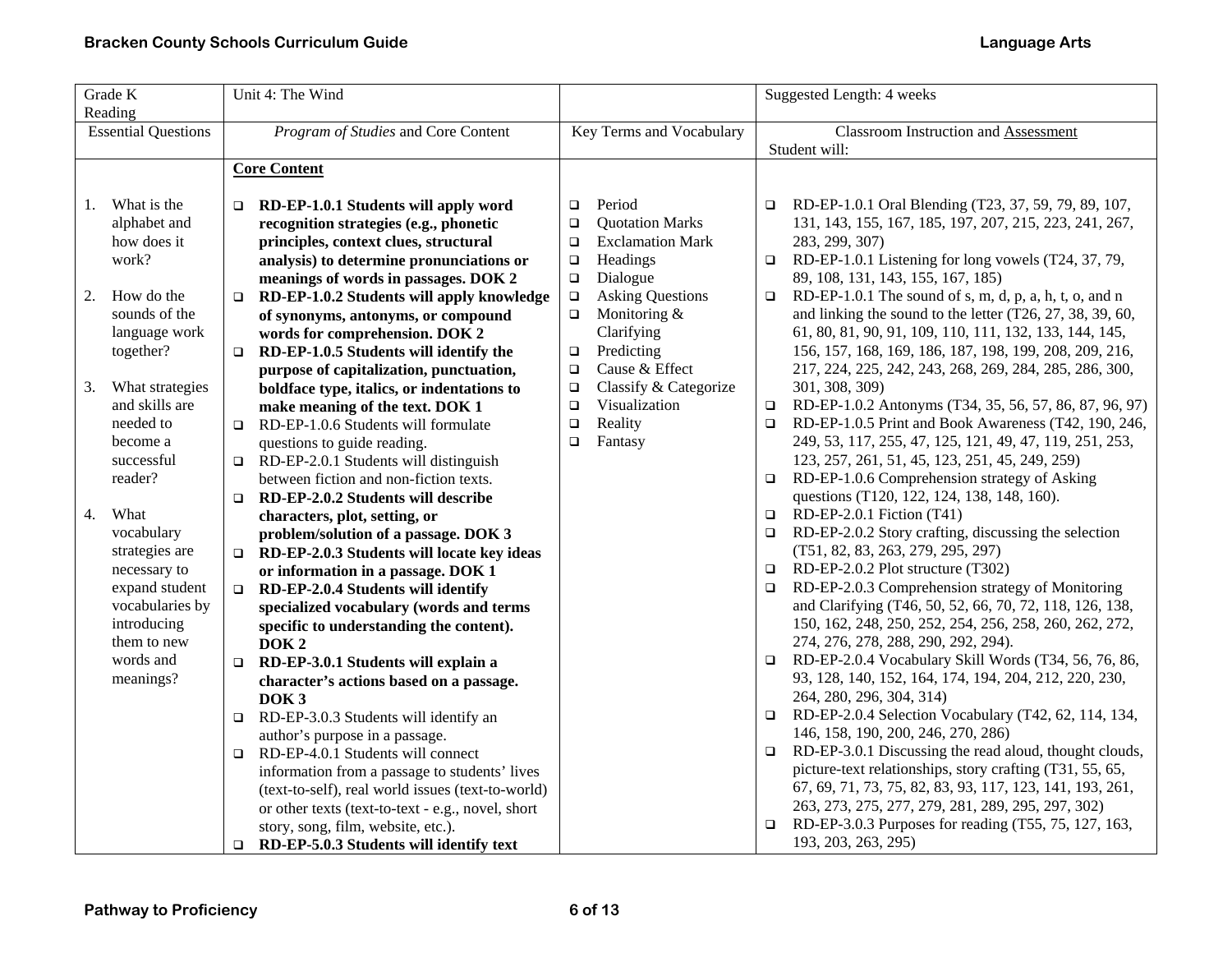| Grade K                    | Unit 4: The Wind                                 |                          | Suggested Length: 4 weeks                                     |
|----------------------------|--------------------------------------------------|--------------------------|---------------------------------------------------------------|
| Reading                    |                                                  |                          |                                                               |
| <b>Essential Questions</b> | Program of Studies and Core Content              | Key Terms and Vocabulary | <b>Classroom Instruction and Assessment</b>                   |
|                            |                                                  |                          | Student will:                                                 |
|                            | features (e.g., pictures, lists, charts, graphs, |                          | RD-EP-4.0.1 Concept/question board, discussing the<br>□       |
|                            | tables of contents, indexes, glossaries,         |                          | selection (T28-31, 41, 75, 89, 116-127, 129, 135-139,         |
|                            | captions, headings) to answer questions          |                          | 141, 147-151, 159-163, 227, 245, 311)                         |
|                            | about a passage. DOK 2                           |                          | RD-EP-5.0.3 Imaging and use pictures to answer<br>$\Box$      |
|                            | RD-EP-5.0.4 Students will identify the<br>□      |                          | questions (T42, 114, 134, 146, 158, 190, 200, 270)            |
|                            | organizational pattern, used (e.g., sequence,    |                          | RD-EP-5.0.4 Comprehension skill of cause and effect<br>$\Box$ |
|                            | cause and effect, or comparison and contrast)    |                          | $(T28-31, 116-127, 147-151, 159-163)$                         |
|                            | to understand the passage.                       |                          |                                                               |

|                  | Grade K                    |        | Unit 5: Stick to It                        |        |                           |        | Suggested Length: 4 weeks                                   |
|------------------|----------------------------|--------|--------------------------------------------|--------|---------------------------|--------|-------------------------------------------------------------|
| Reading          |                            |        |                                            |        |                           |        |                                                             |
|                  | <b>Essential Questions</b> |        | Program of Studies and Core Content        |        | Key Terms and Vocabulary  |        | Classroom Instruction and Assessment                        |
|                  |                            |        |                                            |        |                           |        | Student will:                                               |
|                  |                            |        |                                            |        |                           |        |                                                             |
|                  |                            |        | <b>Core Content</b>                        |        |                           |        |                                                             |
| Τ.               | What is the                | $\Box$ | RD-EP-1.0.1 Students will apply word       | $\Box$ | <b>Question Mark</b>      | Q.     | RD-EP-1.0.1 Oral Blending (T23, 35, 53, 69, 77, 93,         |
|                  | alphabet and               |        | recognition strategies (e.g., phonetic     | $\Box$ | Setting                   |        | 113, 125, 139, 147, 165, 177, 187, 195, 203, 219, 243,      |
|                  | how does it                |        | principles, context clues, structural      | $\Box$ | <b>Quotation Marks</b>    |        | 259, 275, 283)                                              |
|                  | work?                      |        | analysis) to determine pronunciations or   | $\Box$ | Ellipses                  | ❏      | RD-EP-1.0.1 Blending (T140, 141, 148, 195, 262, 276,        |
|                  |                            |        | meanings of words in passages. DOK 2       | $\Box$ | <b>Exclamation Mark</b>   |        | 277)                                                        |
| 2.               | How do the                 | $\Box$ | RD-EP-1.0.2 Students will apply knowledge  | $\Box$ | <b>Asking Questions</b>   | □      | RD-EP-1.0.1 Sound of s, m, a, t, h, p, I, and l and         |
|                  | sounds of the              |        | of synonyms, antonyms, or compound         | $\Box$ | Monitoring &              |        | linking the sound to the letter $(T24, 25, 36, 37, 54, 55,$ |
|                  | language work              |        | words for comprehension. DOK 2             |        | Clarifying                |        | 70, 71, 78, 79, 94, 95, 114, 115, 126, 127, 166, 167,       |
|                  | together?                  | $\Box$ | RD-EP-1.0.5 Students will identify the     | $\Box$ | Predicting                |        | 178, 179, 188, 189, 204, 205, 220, 221, 244, 245, 260,      |
|                  |                            |        | purpose of capitalization, punctuation,    | $\Box$ | Sequencing                |        | 261)                                                        |
| 3.               | What strategies            |        | boldface type, italics, or indentations to | $\Box$ | <b>Making Connections</b> | $\Box$ | RD-EP-1.0.2 Antonyms (T110, 111, 136, 137, 154, 155)        |
|                  | and skills are             |        | make meaning of the text. DOK 1            | $\Box$ | Compare & Contrast        | $\Box$ | RD-EP-1.0.2 Synonyms (T122, 123, 144, 145, 154,             |
|                  | needed to                  | $\Box$ | RD-EP-1.0.6 Students will formulate        | $\Box$ | Visualization             |        | 155)                                                        |
|                  | become a                   |        | questions to guide reading.                | $\Box$ | Drawing Conclusions       | □      | RD-EP-1.0.2 Compound Words (T76)                            |
|                  | successful                 | $\Box$ | RD-EP-2.0.2 Students will describe         | $\Box$ | Sequence                  | $\Box$ | RD-EP-1.0.5 Print and Book Awareness (T40, 224, 105,        |
|                  | reader?                    |        | characters, plot, setting, or              | □      | Classification            |        | 107, 103, 229, 45, 237, 101, 235, 43, 233, 47, 227, 231)    |
|                  |                            |        | problem/solution of a passage. DOK 3       | $\Box$ | Synonyms                  | □      | RD-EP-2.0.2 Story crafting, discussing the selection        |
| $\overline{4}$ . | What                       | $\Box$ | RD-EP-2.0.3 Students will locate key ideas | $\Box$ | Antonyms                  |        | $(T45, 59, 61, 63, 65, 72, 73, 135, 237, 255, 278)$         |
|                  | vocabulary                 |        | or information in a passage. DOK 1         | $\Box$ | Sensory Words             | ❏      | RD-EP-2.0.2 Problem/resolution plots (T73, 143)             |
|                  | strategies are             | $\Box$ | RD-EP-2.0.4 Students will identify         |        |                           | ❏      | RD-EP-2.0.3 Comprehension strategy of Monitoring            |
|                  | necessary to               |        | specialized vocabulary (words and terms    |        |                           |        | and Clarifying (T42, 46, 58, 62, 226, 228, 230, 232,        |
|                  | expand student             |        | specific to understanding the content).    |        |                           |        | 236, 248, 250, 252, 254, 268).                              |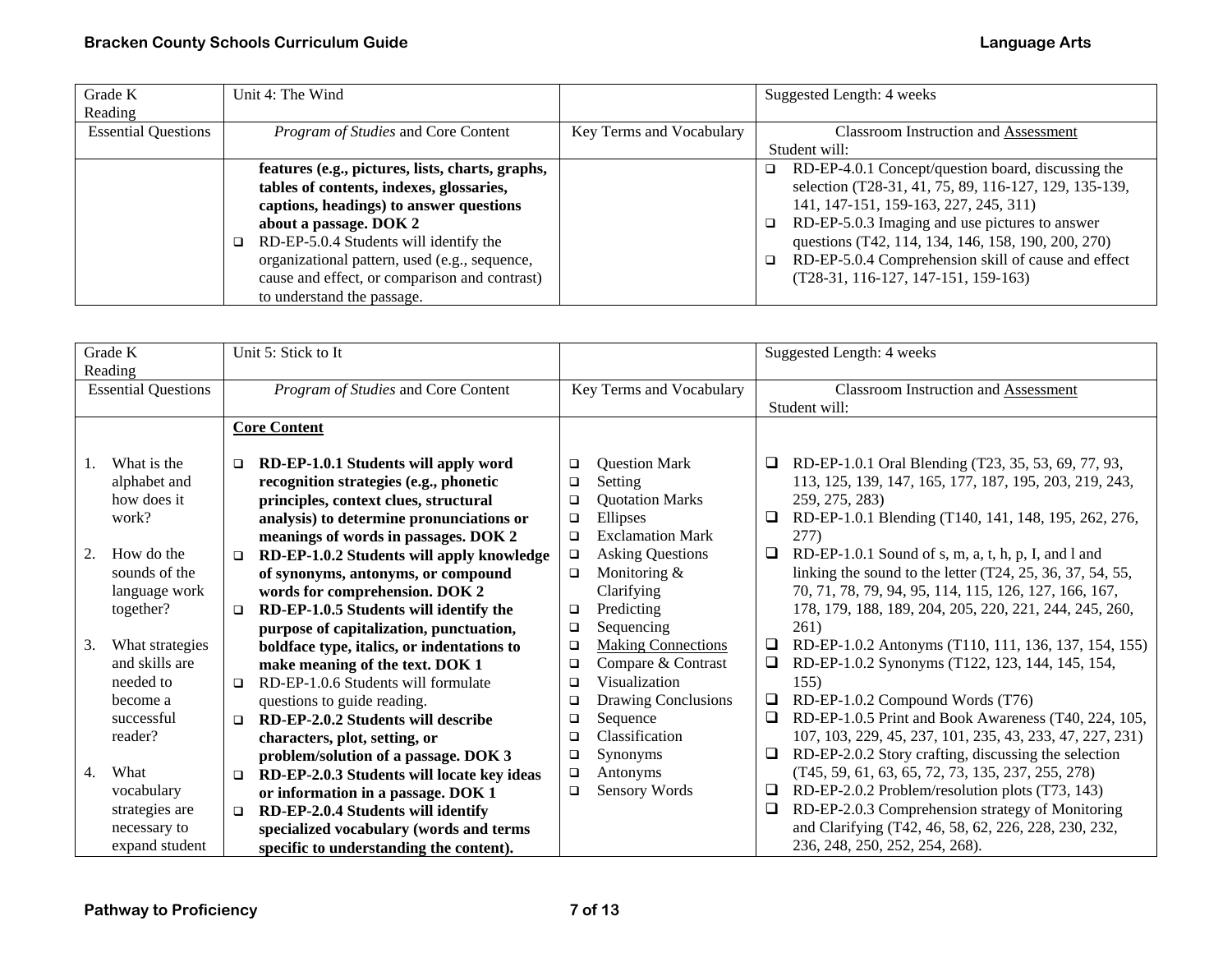| Grade K                    | Unit 5: Stick to It                                 |                          | Suggested Length: 4 weeks                                        |
|----------------------------|-----------------------------------------------------|--------------------------|------------------------------------------------------------------|
| Reading                    |                                                     |                          |                                                                  |
| <b>Essential Questions</b> | Program of Studies and Core Content                 | Key Terms and Vocabulary | Classroom Instruction and Assessment                             |
|                            |                                                     |                          | Student will:                                                    |
| vocabularies by            | DOK <sub>2</sub>                                    |                          | $\Box$ RD-EP-2.0.4 Vocabulary Skill Words (T32, 50, 66, 74,      |
| introducing                | RD-EP-2.0.5 Students will identify the<br>$\Box$    |                          | 82, 110, 122, 136, 144, 154, 174, 184, 192, 200, 208,            |
| them to new                | correct sequence. DOK 1                             |                          | 240, 256, 272, 280)                                              |
| words and                  | RD-EP-2.0.7 Students will make inferences<br>$\Box$ |                          | RD-EP-2.0.4 Selection Vocabulary (T40, 56, 98, 116,              |
| meanings?                  | or draw conclusions based on what is read.          |                          | 128, 170, 180, 224, 246, 264)                                    |
|                            | DOK <sub>3</sub>                                    |                          | RD-EP-2.0.5 Comprehension skill of Sequencing (T57,<br>$\Box$    |
|                            | RD-EP-3.0.1 Students will explain a<br>□            |                          | 59, 61, 63, 65, 73).                                             |
|                            | character's actions based on a passage.             |                          | RD-EP-2.0.7 Drawing Conclusions (T249, 251, 253,                 |
|                            | DOK <sub>3</sub>                                    |                          | 267, 269)                                                        |
|                            | RD-EP-3.0.2 Students will explain how a<br>□        |                          | RD-EP-3.0.1 Discussing the read aloud, thought clouds,<br>$\Box$ |
|                            | conflict in a passage is resolved.                  |                          | picture-text relationships, story crafting (T29, 49, 51,         |
|                            | RD-EP-3.0.3 Students will identify an<br>$\Box$     |                          | 59, 61, 65, 72, 109, 121, 123, 131, 133, 135, 142, 235,          |
|                            | author's purpose in a passage.                      |                          | 239, 249, 251, 253, 255, 267, 269, 271, 278)                     |
|                            | RD-EP-4.0.1 Students will connect<br>$\Box$         |                          | RD-EP-3.0.3 Purposes for reading (T49, 109, 135, 173,            |
|                            | information from a passage to students' lives       |                          | 183, 239, 271)                                                   |
|                            | (text-to-self), real world issues (text-to-world)   |                          | RD-EP-4.0.1 Comprehension strategy of Making                     |
|                            | or other texts (text-to-text - e.g., novel, short   |                          | Connections (T100, 104, 108, 118, 130, 134, 226, 228,            |
|                            | story, song, film, website, etc.).                  |                          | 232, 234, 238, 248, 250, 254, 266, 270)                          |
|                            | RD-EP-5.0.3 Students will identify text<br>□        |                          | RD-EP-4.0.1 Concept/question board, discussing the<br>ч          |
|                            | features (e.g., pictures, lists, charts, graphs,    |                          | selection (T33, 51, 67, 75, 83, 175, 185, 241, 257, 263,         |
|                            | tables of contents, indexes, glossaries,            |                          | 273, 281, 289)                                                   |
|                            | captions, headings) to answer questions             |                          | RD-EP-5.0.3 Imaging and use pictures to answer<br>□              |
|                            | about a passage. DOK 2                              |                          | questions (T56, 116, 264)                                        |
|                            | RD-EP-5.0.4 Students will identify the<br>□         |                          | RD-EP-5.0.4 Comprehension skill of sequencing (T57,              |
|                            | organizational pattern, used (e.g., sequence,       |                          | 59, 61, 63, 65, 73)                                              |
|                            | cause and effect, or comparison and contrast)       |                          | RD-EP-5.0.4 Comprehension skill of compare and<br>□              |
|                            | to understand the passage.                          |                          | contrast (T119, 121, 131, 133, 135)                              |

| Grade K<br>Reading                         | Unit 6: Red, White, and Blue                                                                                                 |                                                             | Suggested Length: 4 weeks                                                                                                                    |
|--------------------------------------------|------------------------------------------------------------------------------------------------------------------------------|-------------------------------------------------------------|----------------------------------------------------------------------------------------------------------------------------------------------|
| <b>Essential Questions</b>                 | <i>Program of Studies</i> and Core Content                                                                                   | Key Terms and Vocabulary                                    | <b>Classroom Instruction and Assessment</b><br>Student will:                                                                                 |
|                                            | <b>Core Content</b>                                                                                                          |                                                             |                                                                                                                                              |
| What is the<br>alphabet and<br>how does it | RD-EP-1.0.1 Students will apply word<br>□<br>recognition strategies (e.g., phonetic<br>principles, context clues, structural | <b>Headings</b><br>◻<br><b>Abbreviations</b><br>Proper Noun | $\Box$ RD-EP-1.0.1 Phoneme Replacement (T23, 35, 55, 67,<br>83, 99, 121, 135, 149, 159, 177, 191, 201, 209, 217,<br>235, 261, 275, 293, 303) |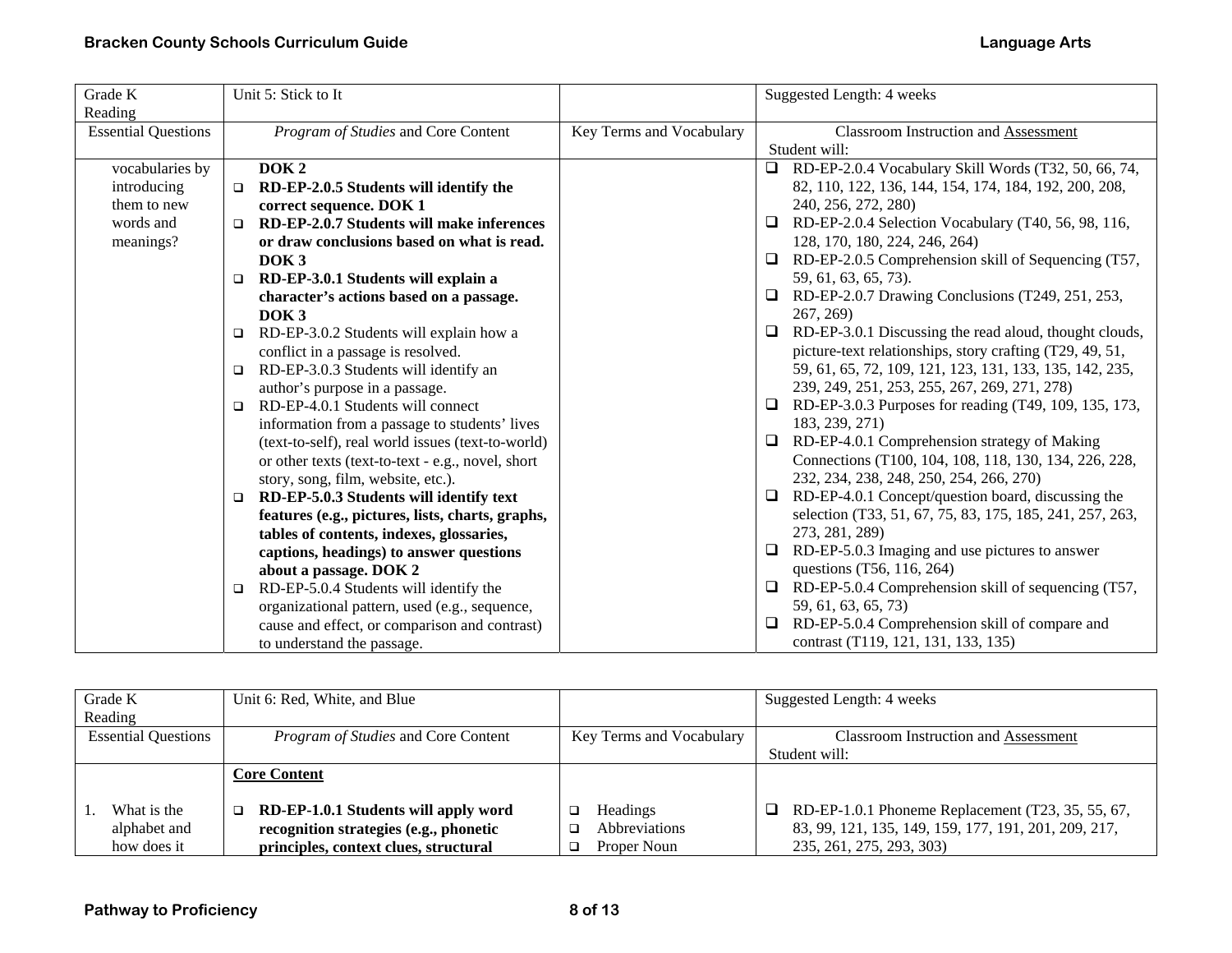| Grade K<br>Reading         |                 | Unit 6: Red, White, and Blue |                                                   |                          | Suggested Length: 4 weeks |                                                              |                                                                                 |
|----------------------------|-----------------|------------------------------|---------------------------------------------------|--------------------------|---------------------------|--------------------------------------------------------------|---------------------------------------------------------------------------------|
| <b>Essential Questions</b> |                 |                              | Program of Studies and Core Content               | Key Terms and Vocabulary |                           | <b>Classroom Instruction and Assessment</b><br>Student will: |                                                                                 |
|                            | work?           |                              | analysis) to determine pronunciations or          | $\Box$                   | <b>Exclamation Mark</b>   | $\Box$                                                       | $\overline{\text{RD-EP}}$ -1.0.1 The sound of n, d, o, b, c, r, u, g, and j and |
|                            |                 |                              | meanings of words in passages. DOK 2              | $\Box$                   | Capital Letter            |                                                              | linking the sound to the letter $(T24, 25, 36, 37, 56, 57,$                     |
| 2.                         | How do the      | $\Box$                       | RD-EP-1.0.2 Students will apply knowledge         | $\Box$                   | <b>Quotation Marks</b>    |                                                              | 68, 69, 84, 85, 100, 101, 122, 123, 136, 137, 150, 151,                         |
|                            | sounds of the   |                              | of synonyms, antonyms, or compound                | $\Box$                   | Ellipses                  |                                                              | 160, 161, 178, 179, 192, 193, 202, 203, 210, 211, 218,                          |
|                            | language work   |                              | words for comprehension. DOK 2                    | $\Box$                   | <b>Accent Mark</b>        |                                                              | 219, 236, 237, 262, 263, 276, 277, 294, 295, 304, 305)                          |
|                            | together?       | $\Box$                       | RD-EP-1.0.5 Students will identify the            | $\Box$                   | <b>Asking Questions</b>   |                                                              | RD-EP-1.0.1 Blending (T70, 71, 162, 163, 180, 181,                              |
|                            |                 |                              | purpose of capitalization, punctuation,           | $\Box$                   | Main Ideas                |                                                              | 220, 221, 296, 297, 306, 307)                                                   |
| 3.                         | What strategies |                              | boldface type, italics, or indentations to        | $\Box$                   | Details                   |                                                              | □ RD-EP-1.0.2 Antonyms (T258, 259, 272, 273, 290, 291,                          |
|                            | and skills are  |                              | make meaning of the text. DOK 1                   | $\Box$                   | <b>Making Connections</b> |                                                              | 300, 301, 310, 311)                                                             |
|                            | needed to       |                              | $\Box$ RD-EP-1.0.6 Students will formulate        | $\Box$                   | Main Ideas & Details      |                                                              | $\Box$ RD-EP-1.0.5 Print and Book Awareness (T26, 40, 104,                      |
|                            | become a        |                              | questions to guide reading.                       | $\Box$                   | Predicting                |                                                              | 184, 240, 249, 51, 257, 49, 115, 187, 43, 47, 107, 255,                         |
|                            | successful      |                              | $\Box$ RD-EP-2.0.1 Students will distinguish      | $\Box$                   | Visualizing               |                                                              | 243, 109, 117, 111, 247, 251, 45, 113, 245, 253, 113)                           |
|                            | reader?         |                              | between fiction and non-fiction texts. DOK 2      | $\Box$                   | Drawing Conclusions       | ⊔                                                            | RD-EP-1.0.6 Comprehension strategy of Asking                                    |
|                            |                 | $\Box$                       | RD-EP-2.0.2 Students will describe                | $\Box$                   | Concept Words             |                                                              | questions (T42, 44, 60, 62, 242, 244, 248, 250, 252,                            |
| 4.                         | What            |                              | characters, plot, setting, or                     | $\Box$                   | Classification            |                                                              | 266, 268, 280, 282, 284).                                                       |
|                            | vocabulary      |                              | problem/solution of a passage. DOK 3              | $\Box$                   | Sensory Words             | ⊔                                                            | RD-EP-2.0.1 Nonfiction (T39)                                                    |
|                            | strategies are  | $\Box$                       | RD-EP-2.0.4 Students will identify                | $\Box$                   | Antonyms                  | □                                                            | RD-EP-2.0.2 Story crafting, discussing the selection                            |
|                            | necessary to    |                              | specialized vocabulary (words and terms           |                          |                           |                                                              | (T298)                                                                          |
|                            | expand student  |                              | specific to understanding the content).           |                          |                           |                                                              | $\Box$ RD-EP-2.0.4 Vocabulary Skill Words (T32, 52, 64, 80,                     |
|                            | vocabularies by |                              | DOK <sub>2</sub>                                  |                          |                           |                                                              | 88, 118, 132, 146, 156, 166, 188, 198, 206, 214, 224,                           |
|                            | introducing     |                              | $\Box$ RD-EP-2.0.7 Students will make inferences  |                          |                           |                                                              | 258, 272, 290, 300, 310)                                                        |
|                            | them to new     |                              | or draw conclusions based on what is read.        |                          |                           | ⊔                                                            | RD-EP-2.0.4 Selection Vocabulary (T40, 58, 72, 104,                             |
|                            | words and       |                              | DOK <sub>2</sub>                                  |                          |                           |                                                              | 124, 138, 184, 194, 240, 264, 278)                                              |
|                            | meanings?       |                              | $\Box$ RD-EP-3.0.1 Students will explain a        |                          |                           | $\Box$                                                       | RD-EP-2.0.7 Drawing Conclusions (T125, 126, 129,                                |
|                            |                 |                              | character's actions based on a passage.           |                          |                           |                                                              | 131, 139, 140, 141, 143, 145, 266, 267, 269, 281, 282,                          |
|                            |                 |                              | DOK <sub>3</sub>                                  |                          |                           |                                                              | 283, 285, 287, 289)                                                             |
|                            |                 | $\Box$                       | RD-EP-3.0.3 Students will identify an             |                          |                           | $\Box$                                                       | RD-EP-3.0.1 Discussing the read aloud, thought clouds,                          |
|                            |                 |                              | author's purpose in a passage.                    |                          |                           |                                                              | picture-text relationships, story crafting (T30, 75, 77,                        |
|                            |                 | $\Box$                       | RD-EP-3.0.4 Students will identify main           |                          |                           |                                                              | 79, 117, 127, 129, 131, 141, 145, 257, 267, 269, 271,                           |
|                            |                 |                              | ideas or details that support them. DOK 3         |                          |                           |                                                              | 281, 283, 285, 287, 289, 298)                                                   |
|                            |                 | $\Box$                       | RD-EP-4.0.1 Students will connect                 |                          |                           | $\Box$                                                       | RD-EP-3.0.3 Purposes for reading (T51, 117, 145, 187,                           |
|                            |                 |                              | information from a passage to students' lives     |                          |                           |                                                              | 197, 257)                                                                       |
|                            |                 |                              | (text-to-self), real world issues (text-to-world) |                          |                           |                                                              | $\Box$ RD-EP-3.0.4 Comprehension skill of Main Ideas and                        |
|                            |                 |                              | or other texts (text-to-text - e.g., novel, short |                          |                           |                                                              | Details (T61, 63, 75, 77, 79).                                                  |
|                            |                 |                              | story, song, film, website, etc.).                |                          |                           | $\Box$                                                       | RD-EP-4.0.1 Comprehension strategy of Making                                    |
|                            |                 | $\Box$                       | RD-EP-5.0.3 Students will identify text           |                          |                           |                                                              | Connections (T42, 44, 46, 48, 50, 60, 62, 74, 76, 78,                           |
|                            |                 |                              | features (e.g., pictures, lists, charts, graphs,  |                          |                           |                                                              | 242, 244, 246, 248, 250, 252, 254, 256, 266, 268, 270,                          |
|                            |                 |                              | tables of contents, indexes, glossaries,          |                          |                           |                                                              | 280, 282, 284, 286, 288)                                                        |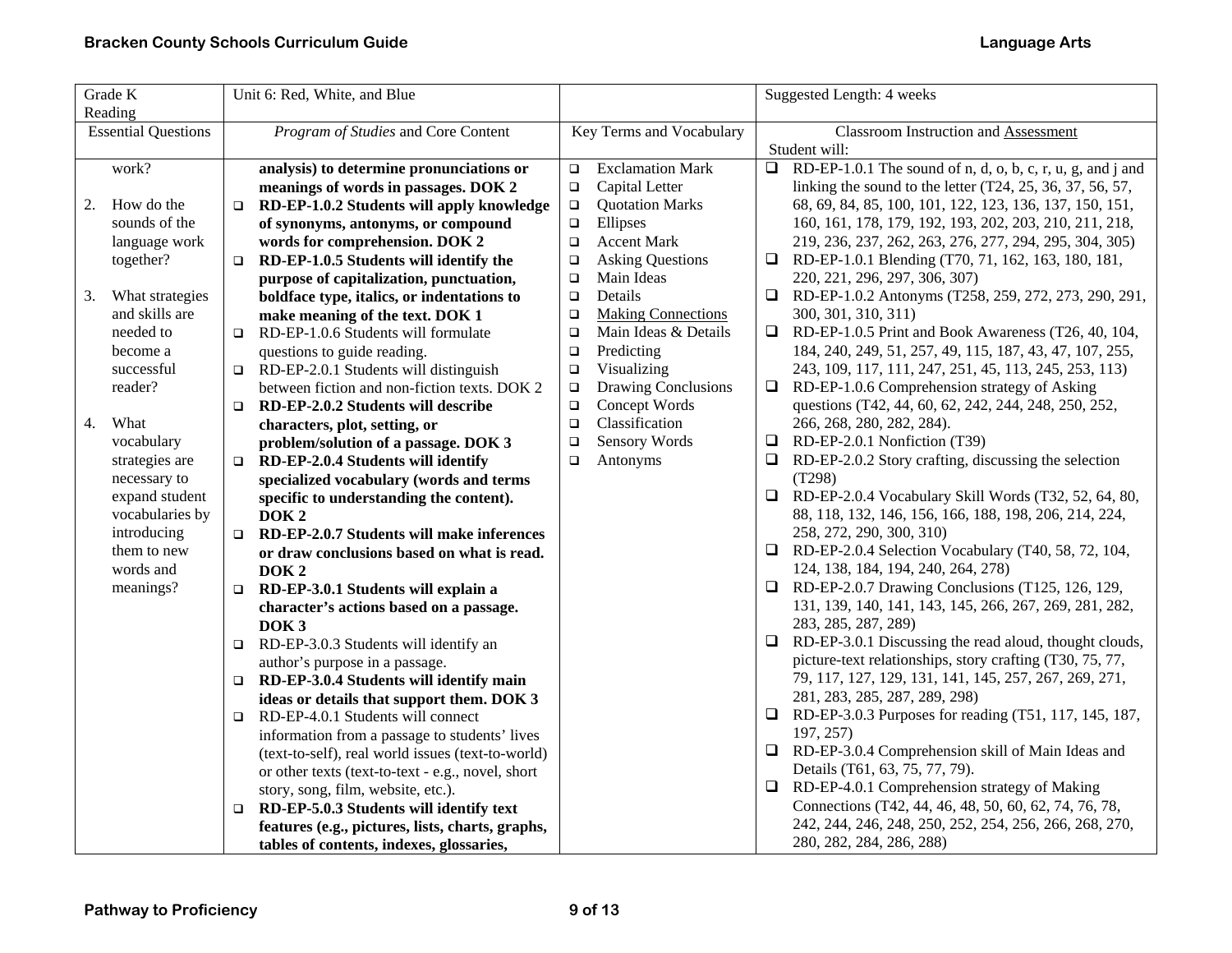| Grade K                    | Unit 6: Red, White, and Blue                  |                          | Suggested Length: 4 weeks                               |
|----------------------------|-----------------------------------------------|--------------------------|---------------------------------------------------------|
| Reading                    |                                               |                          |                                                         |
| <b>Essential Questions</b> | <i>Program of Studies</i> and Core Content    | Key Terms and Vocabulary | <b>Classroom Instruction and Assessment</b>             |
|                            |                                               |                          | Student will:                                           |
|                            | captions, headings) to answer questions       |                          | RD-EP-4.0.1 Concept/question board, discussing the<br>ப |
|                            | about a passage. DOK 2                        |                          | selection (T39-53, 61-67, 70, 75, 77-83, 89, 117, 119,  |
|                            | RD-EP-5.0.4 Students will identify the        |                          | 129, 145, 147, 157, 167, 187, 189, 197, 199, 311)       |
|                            | organizational pattern, used (e.g., sequence, |                          | RD-EP-5.0.3 Imaging and use pictures to answer<br>ப     |
|                            | cause and effect, or comparison and contrast) |                          | questions (T31, 40, 148, 184, 194)                      |
|                            | to understand the passage.                    |                          |                                                         |

| Grade K                    |  | Unit 7: Teamwork                                                |        |                           | Suggested Length: 4 weeks                   |                                                          |
|----------------------------|--|-----------------------------------------------------------------|--------|---------------------------|---------------------------------------------|----------------------------------------------------------|
| Reading                    |  |                                                                 |        |                           |                                             |                                                          |
| <b>Essential Questions</b> |  | Program of Studies and Core Content<br>Key Terms and Vocabulary |        |                           | <b>Classroom Instruction and Assessment</b> |                                                          |
|                            |  |                                                                 |        |                           |                                             | Student will:                                            |
|                            |  | <b>Core Content</b>                                             |        |                           |                                             |                                                          |
|                            |  |                                                                 |        |                           |                                             |                                                          |
| How do the<br>$1_{\cdot}$  |  | RD-EP-1.0.1 Students will apply word<br>$\Box$                  | ❏      | <b>Quotation Mark</b>     | □                                           | RD-EP-1.0.1 Replace initial consonant sounds in words,   |
| sounds of the              |  | recognition strategies (e.g., phonetic                          | □      | <b>Exclamation Mark</b>   |                                             | using written clues $(T23, 35, 71, 87)$ .                |
| language work              |  | principles, context clues, structural                           | $\Box$ | <b>Question Mark</b>      | $\Box$                                      | RD-EP-1.0.1 Replace final consonant sounds in words      |
| together?                  |  | analysis) to determine pronunciations or                        | $\Box$ | <b>Asking Questions</b>   |                                             | using written clues (T127, 145, 159, 169).               |
|                            |  | meanings of words in passages. DOK 2                            | $\Box$ | <b>Making Connections</b> | □                                           | RD-EP-1.0.1 Introduced to phoneme segmentation and       |
| 2.<br>What strategies      |  | RD-EP-1.0.5 Students will identify the<br>$\Box$                | $\Box$ | Main Ideas & Details      |                                             | segment two- and three-phoneme words (T23, 35, 71,       |
| and skills are             |  | purpose of capitalization, punctuation,                         | $\Box$ | Visualizing               |                                             | 87, 127, 145, 159, 169).                                 |
| needed to                  |  | boldface type, italics, or indentations to                      | ❏      | Predicting                | □                                           | RD-EP-1.0.1 Restore initial consonant sounds to words    |
| become a                   |  | make meaning of the text. DOK 1                                 | ❏      | Comparing $&$             |                                             | (T187, 201, 211, 219, 227)                               |
| successful                 |  | RD-EP-1.0.6 Students will formulate<br>$\Box$                   |        | Contrasting               | □                                           | RD-EP-1.0.1 Restore final consonant sounds to words      |
| reader?                    |  | questions to guide reading.                                     | ⊔      | Sequence                  |                                             | (T245, 275, 293, 311, 323).                              |
|                            |  | RD-EP-2.0.1 Students will distinguish<br>□                      | $\Box$ | Concept Words             | □                                           | RD-EP-1.0.1 The sound of e, f, k, q, v, w, x, y, and z   |
| 3.<br>What                 |  | between fiction and non-fiction texts.                          | ❏      | Classification            |                                             | and linking the sound to the letter T58, 59, 72, 73, 24, |
| vocabulary                 |  | RD-EP-2.0.2 Students will describe<br>$\Box$                    | ❏      | Sensory Words             |                                             | 25, 36, 37, 202, 203, 212, 213, 220, 221, 228, 229, 296, |
| strategies are             |  | characters, plot, setting, or                                   |        |                           |                                             | 297, 314, 315, 160, 161, 170, 171, 88, 89, 104, 105,     |
| necessary to               |  | problem/solution of a passage. DOK 3                            |        |                           |                                             | 246, 247, 276, 277, 128, 129, 146, 147).                 |
| expand student             |  | RD-EP-2.0.4 Students will identify<br>$\Box$                    |        |                           | ⊔                                           | RD-EP-1.0.5 Print and Book Awareness (T26, 40, 108,      |
| vocabularies by            |  | specialized vocabulary (words and terms                         |        |                           |                                             | 194, 250, 45, 113, 253, 47, 111, 197, 49, 261, 263, 267, |
| introducing                |  | specific to understanding the content).                         |        |                           |                                             | 117, 43, 51, 53, 115, 265, 267, 119, 121, 257, 259, 271, |
| them to new                |  | DOK <sub>2</sub>                                                |        |                           |                                             | 255)                                                     |
| words and                  |  | RD-EP-2.0.5 Students will identify the<br>□                     |        |                           | □                                           | RD-EP-1.0.6 Comprehension strategy of Asking             |
| meanings?                  |  | correct sequence. DOK 3                                         |        |                           |                                             | questions (T42, 44, 46, 48, 50, 52, 61, 62, 64, 66, 78,  |
|                            |  | RD-EP-3.0.1 Students will explain a<br>❏                        |        |                           |                                             | 80, 82).                                                 |
|                            |  | character's actions based on a passage.                         |        |                           | Q.                                          | RD-EP-2.0.1 Nonfiction (T39)                             |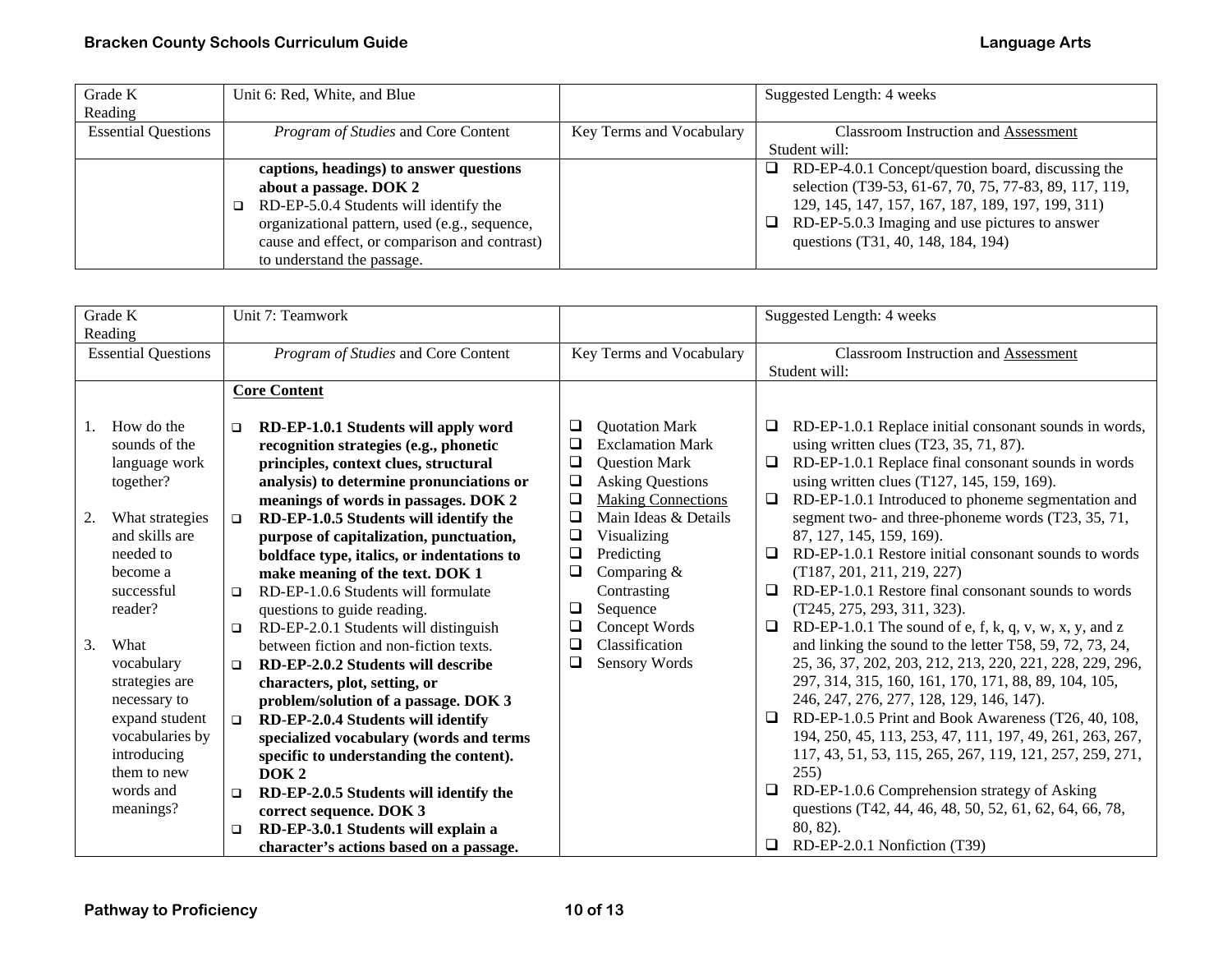| Grade K                    | Unit 7: Teamwork                                  |                          | Suggested Length: 4 weeks                                      |
|----------------------------|---------------------------------------------------|--------------------------|----------------------------------------------------------------|
| Reading                    |                                                   |                          |                                                                |
| <b>Essential Questions</b> | Program of Studies and Core Content               | Key Terms and Vocabulary | Classroom Instruction and Assessment                           |
|                            |                                                   |                          | Student will:                                                  |
|                            | DOK <sub>3</sub>                                  |                          | RD-EP-2.0.2 Story crafting, discussing the selection<br>ப      |
|                            | RD-EP-3.0.3 Students will identify an<br>$\Box$   |                          | (T30, 163, 164, 174, 281, 283, 289, 299, 307, 316, 319)        |
|                            | author's purpose in a passage.                    |                          | RD-EP-2.0.4 Vocabulary Skill Words (T33, 55, 69, 85,<br>$\Box$ |
|                            | RD-EP-3.0.4 Students will identify main<br>$\Box$ |                          | 93, 125, 143, 157, 167, 177, 273, 291, 309, 321, 331,          |
|                            | ideas or details that support them. DOK 3         |                          | 199, 209, 217, 225, 235)                                       |
|                            | RD-EP-4.0.1 Students will connect<br>$\Box$       |                          | RD-EP-2.0.4 Selection Vocabulary (T40, 60, 76, 109,<br>□       |
|                            | information from a passage to students' lives     |                          | 130, 148, 195, 204, 251, 280, 298)                             |
|                            | (text-to-self), real world issues (text-to-world) |                          | RD-EP-2.0.5 Comprehension skill of Sequencing (T283,<br>$\Box$ |
|                            | or other texts (text-to-text - e.g., novel, short |                          | 285, 287, 289, 291, 301, 303, 305, 307, 309).                  |
|                            | story, song, film, website, etc.).                |                          | RD-EP-3.0.1 Discussing the read aloud, thought clouds,<br>□    |
|                            | RD-EP-5.0.3 Students will identify text<br>$\Box$ |                          | picture-text relationships, story crafting (T30, 39, 79,       |
|                            | features (e.g., pictures, lists, charts, graphs,  |                          | 81, 123, 143, 271, 281, 283, 285, 287, 291, 299, 301,          |
|                            | tables of contents, indexes, glossaries,          |                          | 303, 305, 307, 316, 317, 318)                                  |
|                            | captions, headings) to answer questions           |                          | RD-EP-3.0.3 Purposes for reading (T53, 197, 271)<br>⊔          |
|                            | about a passage. DOK 2                            |                          | RD-EP-3.0.4 Comprehension skill of Main Ideas and<br>$\Box$    |
|                            | RD-EP-5.0.4 Students will identify the<br>□       |                          | Details (T63, 65, 67, 69, 79, 81, 83).                         |
|                            | organizational pattern, used (e.g., sequence,     |                          | RD-EP-4.0.1 Comprehension strategy of Making<br>$\Box$         |
|                            | cause and effect, or comparison and contrast)     |                          | Connections (T42, 44, 46, 48, 50, 61, 62, 64, 66, 78, 80,      |
|                            | to understand the passage.                        |                          | 252, 254, 256, 260, 262, 270, 282, 284, 286, 290, 300,         |
|                            |                                                   |                          | 308)                                                           |
|                            |                                                   |                          | RD-EP-4.0.1 Concept/question board, discussing the<br>$\Box$   |
|                            |                                                   |                          | selection (T39, 67, 83, 141, 143, 207)                         |
|                            |                                                   |                          | RD-EP-5.0.3 Imaging and use pictures to answer<br>⊔            |
|                            |                                                   |                          | questions (T31, 60, 70, 76, 148, 194, 200, 204, 296)           |
|                            |                                                   |                          | RD-EP-5.0.4 Comprehension skill of sequencing (T283,<br>□      |
|                            |                                                   |                          | 285, 287, 289, 291, 301, 303, 305, 307, 309)                   |
|                            |                                                   |                          | RD-EP-5.0.4 Comprehension skill of compare and<br>❏            |
|                            |                                                   |                          | contrast (T133, 135, 137, 139, 141, 151, 153, 155)             |

| Grade K                    | Unit 8: By the Sea                             |                          | Suggested Length: 4 weeks                                 |
|----------------------------|------------------------------------------------|--------------------------|-----------------------------------------------------------|
| Reading                    |                                                |                          |                                                           |
| <b>Essential Questions</b> | <i>Program of Studies</i> and Core Content     | Key Terms and Vocabulary | <b>Classroom Instruction and Assessment</b>               |
|                            |                                                |                          | Student will:                                             |
|                            | <b>Core Content</b>                            |                          |                                                           |
|                            |                                                |                          |                                                           |
| How do the                 | RD-EP-1.0.1 Students will apply word<br>$\Box$ | Descriptive Words        | RD-EP-1.0.1 Oral Blending (T23, 37, 59, 79, 89, 107,<br>□ |
| sounds of the              | recognition strategies (e.g., phonetic         | Quotation Mark           | 131, 147, 161, 171)                                       |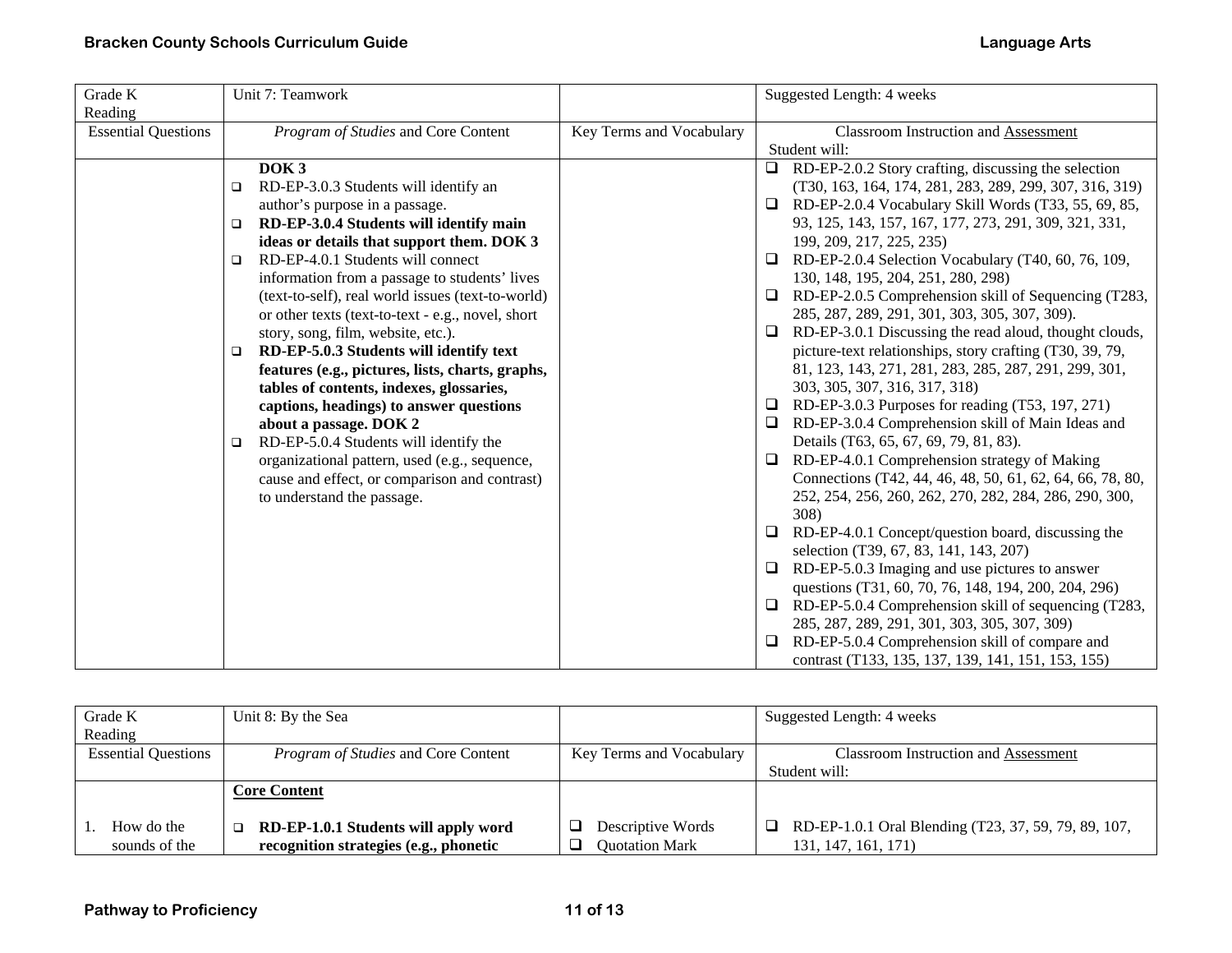| Grade K                    | Unit 8: By the Sea                                                                      |                                     | Suggested Length: 4 weeks                                                                                            |  |
|----------------------------|-----------------------------------------------------------------------------------------|-------------------------------------|----------------------------------------------------------------------------------------------------------------------|--|
| Reading                    |                                                                                         |                                     |                                                                                                                      |  |
| <b>Essential Questions</b> | Program of Studies and Core Content                                                     | Key Terms and Vocabulary            | <b>Classroom Instruction and Assessment</b><br>Student will:                                                         |  |
| language work              | principles, context clues, structural                                                   | <b>Exclamation Mark</b><br>❏        | RD-EP-1.0.1 Segmentation (T23, 37, 59, 79, 89, 107,<br>$\Box$                                                        |  |
| together?                  | analysis) to determine pronunciations or                                                | $\Box$<br>Intonation                | 131, 147, 161, 172)                                                                                                  |  |
|                            | meanings of words in passages. DOK 2                                                    | $\Box$<br><b>Boldfaced Text</b>     | RD-EP-1.0.1 Blending (T25, 39, 61, 81, 91, 92, 109,<br>$\Box$                                                        |  |
| What strategies<br>2.      | RD-EP-1.0.2 Students will apply knowledge<br>$\Box$                                     | $\Box$<br><b>Asking Questions</b>   | 133, 149, 163, 173, 189, 200, 201, 209, 216, 217, 223,                                                               |  |
| and skills are             | of synonyms, antonyms, or compound                                                      | $\Box$<br>Visualizing               | 239, 263, 277, 293, 301)                                                                                             |  |
| needed to                  | words for comprehension. DOK 2                                                          | $\Box$<br>Predicting                | RD-EP-1.0.2 Antonyms (T128, 129, 144, 145, 158, 159,<br>$\Box$                                                       |  |
| become a                   | RD-EP-1.0.5 Students will identify the<br>$\Box$                                        | Compare & Contrast<br>$\Box$        | 168, 169, 178, 179)                                                                                                  |  |
| successful                 | purpose of capitalization, punctuation,                                                 | $\Box$<br>Sequence                  | $\Box$<br>RD-EP-1.0.5 Print and Book Awareness (T26, 42, 112,                                                        |  |
| reader?                    | boldface type, italics, or indentations to                                              | $\Box$<br><b>Making Connections</b> | 192, 242, 53, 123, 245, 251, 253, 157, 45, 47, 49, 51,                                                               |  |
|                            | make meaning of the text. DOK 1                                                         | $\Box$<br>Sequence                  | 115, 119, 121, 247, 249, 255, 257, 115, 269, 271, 125,                                                               |  |
| What<br>3.                 | RD-EP-1.0.6 Students will formulate<br>$\Box$                                           | Figurative Language<br>$\Box$       | 55, 117, 281, 283, 285, 287, 257)                                                                                    |  |
| vocabulary                 | questions to guide reading.                                                             | $\Box$<br><b>Rhyming Words</b>      | $\Box$<br>RD-EP-1.0.6 Comprehension strategy of Asking                                                               |  |
| strategies are             | RD-EP-2.0.1 Students will distinguish<br>$\Box$                                         | $\Box$<br>Classification            | questions (T111, 114, 116, 126, 134, 136, 138, 140,                                                                  |  |
| necessary to               | between fiction and non-fiction texts.                                                  | $\Box$<br>Antonyms                  | 156).                                                                                                                |  |
| expand student             | RD-EP-2.0.2 Students will describe<br>$\Box$                                            | Sensory Words<br>❏                  | RD-EP-2.0.1 Nonfiction (T41, 110)<br>Q.                                                                              |  |
| vocabularies by            | characters, plot, setting, or                                                           |                                     | $\Box$ RD-EP-2.0.2 Story crafting, discussing the selection                                                          |  |
| introducing                | problem/solution of a passage. DOK 3                                                    |                                     | (T165, 166, 167, 294)                                                                                                |  |
| them to new                | RD-EP-2.0.4 Students will identify<br>$\Box$                                            |                                     | RD-EP-2.0.2 Plot structure (T82, 165)<br>□                                                                           |  |
| words and                  | specialized vocabulary (words and terms                                                 |                                     | RD-EP-2.0.2 (T82, 84, 85, 143, 179)                                                                                  |  |
| meanings?                  | specific to understanding the content).                                                 |                                     | □<br>RD-EP-2.0.4 Vocabulary Skill Words (T34, 56, 76, 86,                                                            |  |
|                            | DOK <sub>2</sub>                                                                        |                                     | 96, 128, 144, 158, 168, 178, 196, 206, 212, 220, 228,                                                                |  |
|                            | RD-EP-2.0.5 Students will identify the<br>$\Box$                                        |                                     | 260, 274, 290, 298, 306)                                                                                             |  |
|                            | correct sequence. DOK 3                                                                 |                                     | □<br>RD-EP-2.0.4 Selection Vocabulary (T42, 62, 112, 134,                                                            |  |
|                            | RD-EP-3.0.1 Students will explain a<br>$\Box$                                           |                                     | 150, 192, 202, 243, 266, 278)                                                                                        |  |
|                            | character's actions based on a passage.                                                 |                                     | RD-EP-2.0.5 Comprehension skill of Sequencing (T137,<br>u.                                                           |  |
|                            | DOK <sub>3</sub>                                                                        |                                     | 139, 141, 143, 153, 155, 157).                                                                                       |  |
|                            | RD-EP-3.0.3 Students will identify an<br>$\Box$                                         |                                     | RD-EP-3.0.1 Discussing the read aloud, thought clouds,<br>u.                                                         |  |
|                            | author's purpose in a passage.                                                          |                                     | picture-text relationships, story crafting (T57, 137, 139,<br>141, 143, 145, 153, 155, 157, 195, 205, 207, 269, 271, |  |
|                            | RD-EP-4.0.1 Students will connect<br>$\Box$                                             |                                     | 273)                                                                                                                 |  |
|                            | information from a passage to students' lives                                           |                                     | RD-EP-3.0.3 Purposes for reading (T55, 127, 195, 259)<br>$\Box$                                                      |  |
|                            | (text-to-self), real world issues (text-to-world)                                       |                                     | RD-EP-4.0.1 Comprehension strategy of Making<br>□                                                                    |  |
|                            | or other texts (text-to-text - e.g., novel, short<br>story, song, film, website, etc.). |                                     | Connections (T31, 41-55, 63-75, 195, 244-258, 268 -                                                                  |  |
|                            | RD-EP-5.0.2 Students will identify literary<br>$\Box$                                   |                                     | 288).                                                                                                                |  |
|                            | devices such as foreshadowing, imagery, or                                              |                                     | RD-EP-5.0.2 Figurative Language (T269, 271, 279)<br>□                                                                |  |
|                            | figurative language (similes and                                                        |                                     | RD-EP-5.0.3 Imaging and use pictures to answer<br>Q.                                                                 |  |
|                            | personification).                                                                       |                                     | questions (T33, 78, 134, 150, 192, 202)                                                                              |  |
|                            | RD-EP-5.0.3 Students will identify text<br>$\Box$                                       |                                     | $\Box$ RD-EP-5.0.4 Comprehension skill of sequencing (T137,                                                          |  |